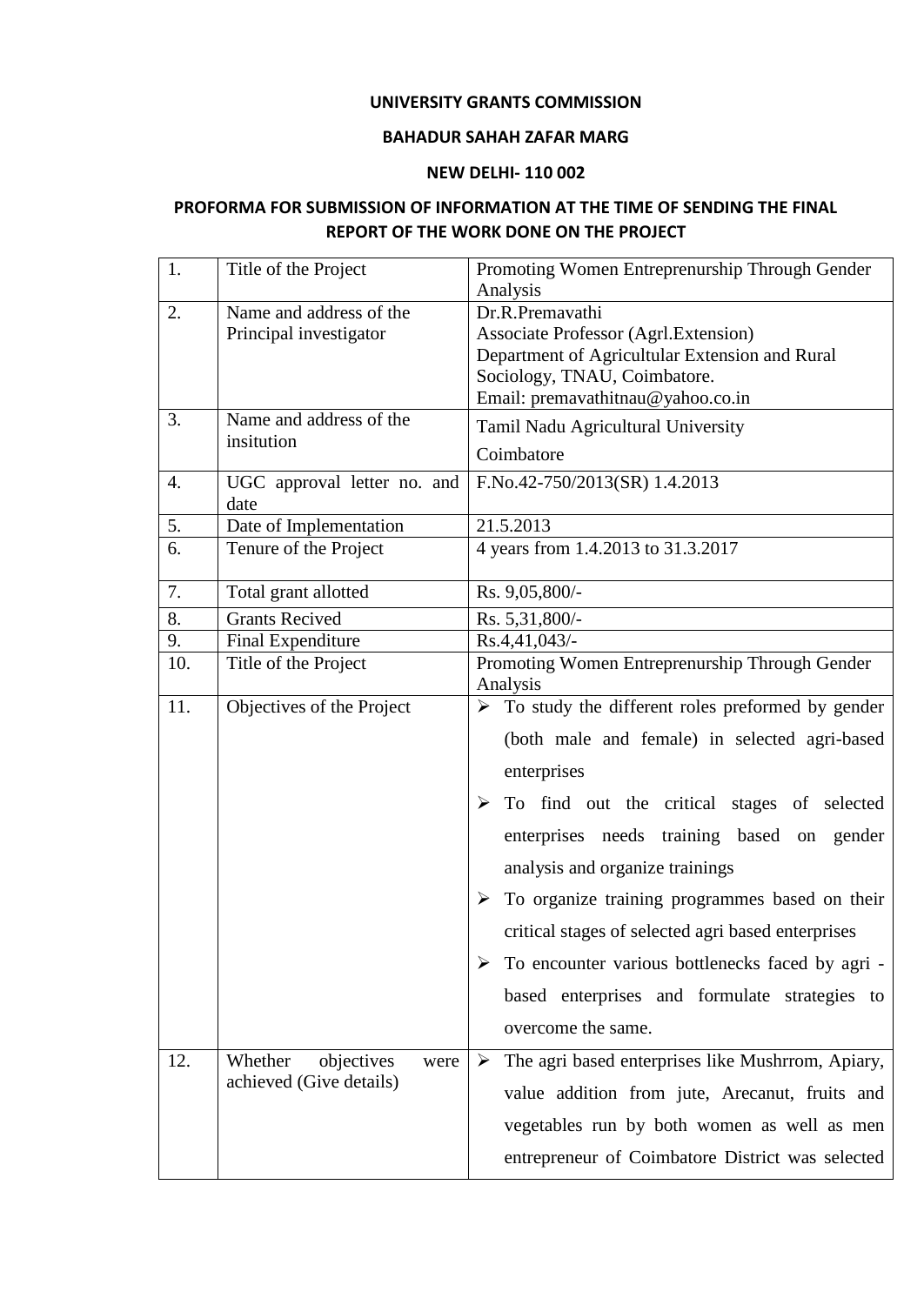|     |                              | for the study. $\setminus$                               |  |  |  |  |
|-----|------------------------------|----------------------------------------------------------|--|--|--|--|
|     |                              | The different roles performed by women and men           |  |  |  |  |
|     |                              | entrepreneurs were identified through gender             |  |  |  |  |
|     |                              | analysis exercises                                       |  |  |  |  |
|     |                              | Based on gender analysis critical stages of each<br>➤    |  |  |  |  |
|     |                              | enterprises were identified                              |  |  |  |  |
|     |                              | Constraints faced by entrepreneurs were identified<br>➤  |  |  |  |  |
|     |                              | and suggestions given to overcome the constraints        |  |  |  |  |
|     |                              | Sample size: one hundred entrepreneurs selected<br>➤     |  |  |  |  |
|     |                              | from each enterprise (50 male and 50 female)             |  |  |  |  |
|     |                              | Trainings was not given due to non-release of second     |  |  |  |  |
|     |                              | installment                                              |  |  |  |  |
| 13. | Achievemnt sfrom the project | Annexure 1 enclosed                                      |  |  |  |  |
| 14. | Summary of the findings      | Women form a part of a human resource. Unless this       |  |  |  |  |
|     |                              | section of the population is given opportunities to      |  |  |  |  |
|     |                              | prove their capabilities the development would be        |  |  |  |  |
|     |                              | imperfect. The present studies were conducted in         |  |  |  |  |
|     |                              | Coimbatore district. The agri-based enterprises like     |  |  |  |  |
|     |                              | mushroom growing, beekeeping, value-addition in          |  |  |  |  |
|     |                              | jute and areca nut products, fruits and vegetable        |  |  |  |  |
|     |                              | growing run by both women as well as<br>men              |  |  |  |  |
|     |                              | entrepreneurs of Coimbatore district were selected.      |  |  |  |  |
|     |                              | One hundred entrepreneurs (50 male and 50 female         |  |  |  |  |
|     |                              | entrepreneurs) were selected based on random             |  |  |  |  |
|     |                              | sampling method. The findings of the study indicated     |  |  |  |  |
|     |                              | that in all selected enterprises low percentage of the   |  |  |  |  |
|     |                              | female entrepreneurs performed the roles<br>like         |  |  |  |  |
|     |                              | selecting marketing place, negotiating, fixing the price |  |  |  |  |
|     |                              | for various products, collecting money from retailers,   |  |  |  |  |
|     |                              | distribution of salary for labour, expanding the         |  |  |  |  |
|     |                              | enterprise by getting new dealers compared to that of    |  |  |  |  |
|     |                              | male entrepreneurs.                                      |  |  |  |  |
|     |                              | It is therefore necessary to provide<br>sufficient       |  |  |  |  |
|     |                              | knowledge, skill and training to female entrepreneurs    |  |  |  |  |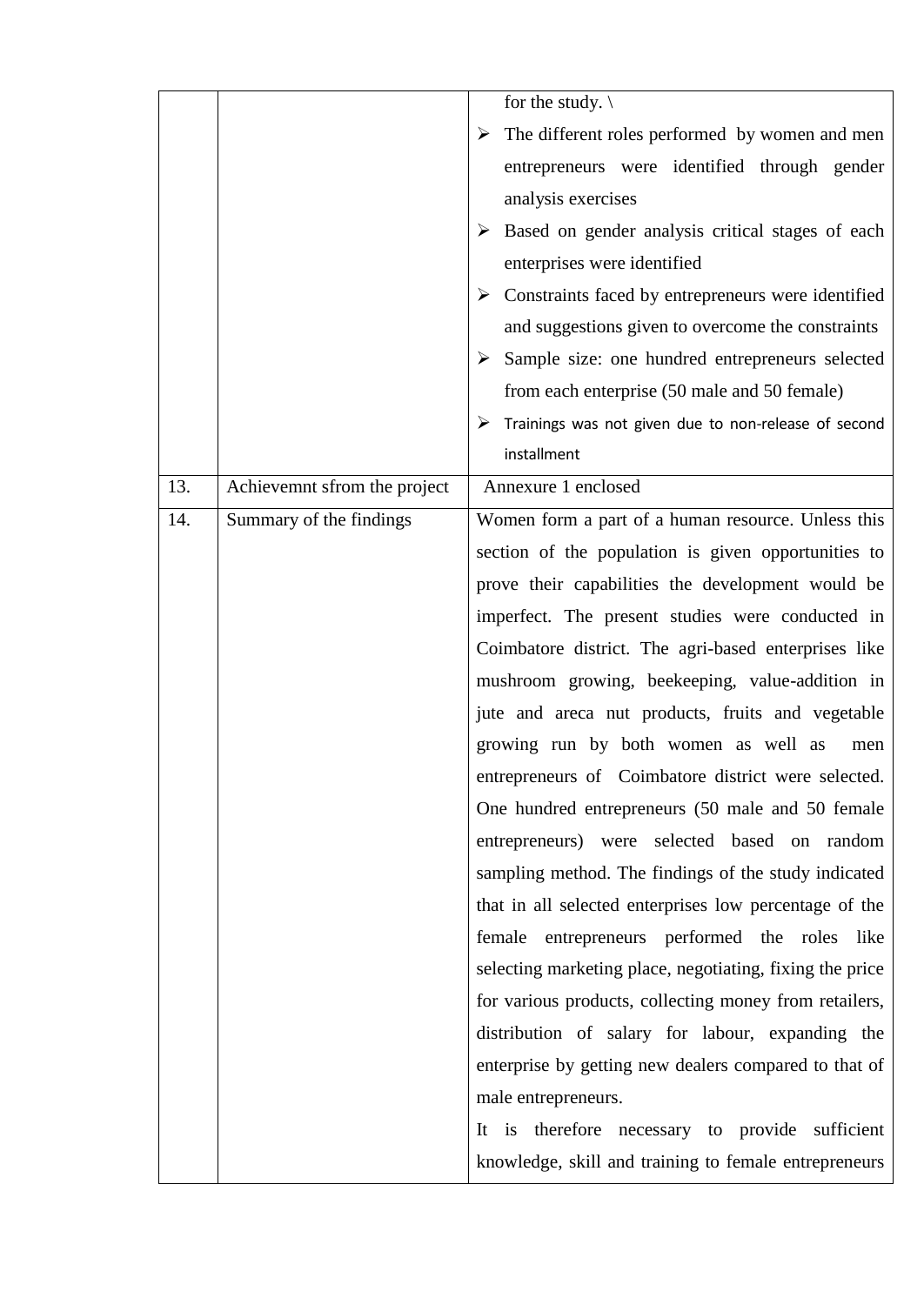|            |                                                               | on production of quality spawn in mushroom, drying                   |  |  |  |  |
|------------|---------------------------------------------------------------|----------------------------------------------------------------------|--|--|--|--|
|            |                                                               | of beehive, control of swarming and selection of                     |  |  |  |  |
|            |                                                               |                                                                      |  |  |  |  |
|            |                                                               | beehive in honeybee rearing, processing and selection                |  |  |  |  |
|            |                                                               | of quality raw material for handicraft and value-                    |  |  |  |  |
|            |                                                               | addition in case of fruit and vegetable growing                      |  |  |  |  |
|            |                                                               | enterprise.                                                          |  |  |  |  |
|            |                                                               | Women entrepreneurs also need to have knowledge                      |  |  |  |  |
|            |                                                               | and training on marketing, getting financial assistance              |  |  |  |  |
|            |                                                               | from banks etc. Further the government should take                   |  |  |  |  |
|            |                                                               | adequate<br>steps to<br>start<br>development<br>women                |  |  |  |  |
|            |                                                               | programmes to motivate them to participate in                        |  |  |  |  |
|            |                                                               |                                                                      |  |  |  |  |
|            |                                                               | entrepreneurial activities which encourage them to                   |  |  |  |  |
|            |                                                               | their<br>role<br>increase<br>in<br>entrepreneurship.<br>The          |  |  |  |  |
|            |                                                               | government should also address the constraints they                  |  |  |  |  |
|            |                                                               | face so that they get all knowledge and skill to run an              |  |  |  |  |
|            |                                                               | enterprise successfully.                                             |  |  |  |  |
| 15.        | Contribution to the society                                   | Saving habit is also increased by 90.00 per cent in<br>$\bullet$     |  |  |  |  |
|            |                                                               | female entrepreneurs because of running the                          |  |  |  |  |
|            |                                                               | enterprises would create self confidence among                       |  |  |  |  |
|            |                                                               | female entrepreneurs.                                                |  |  |  |  |
|            |                                                               | Improved socio-economic status                                       |  |  |  |  |
|            |                                                               | Involved in various developmental programmes                         |  |  |  |  |
|            |                                                               | Increased Self employment opportunities                              |  |  |  |  |
|            |                                                               |                                                                      |  |  |  |  |
|            |                                                               | Providing solutions to various social issues                         |  |  |  |  |
|            |                                                               | to social<br>media, education,<br>Improved<br>access                 |  |  |  |  |
|            |                                                               | and social<br>enterprises are<br>all<br>contributing<br>to           |  |  |  |  |
|            |                                                               | change.                                                              |  |  |  |  |
| 16.        | Please indicate the difficulties,                             | Not Applicable                                                       |  |  |  |  |
|            | experienced<br>if<br>any,<br>in                               |                                                                      |  |  |  |  |
| 17.        | implementing the project<br>Colloboration, if any (with       | Not Applicable                                                       |  |  |  |  |
|            | Department,<br>Univeristy,                                    |                                                                      |  |  |  |  |
|            | Industry etc.,)                                               |                                                                      |  |  |  |  |
| 18.<br>19. | Ph.D Enrolled, if yes, details<br>Details of the publications | Not Applicable<br>Article publsihed in International Journal of Farm |  |  |  |  |
|            | resulting from the project work                               | Science                                                              |  |  |  |  |
|            | (please attach re-prints)                                     |                                                                      |  |  |  |  |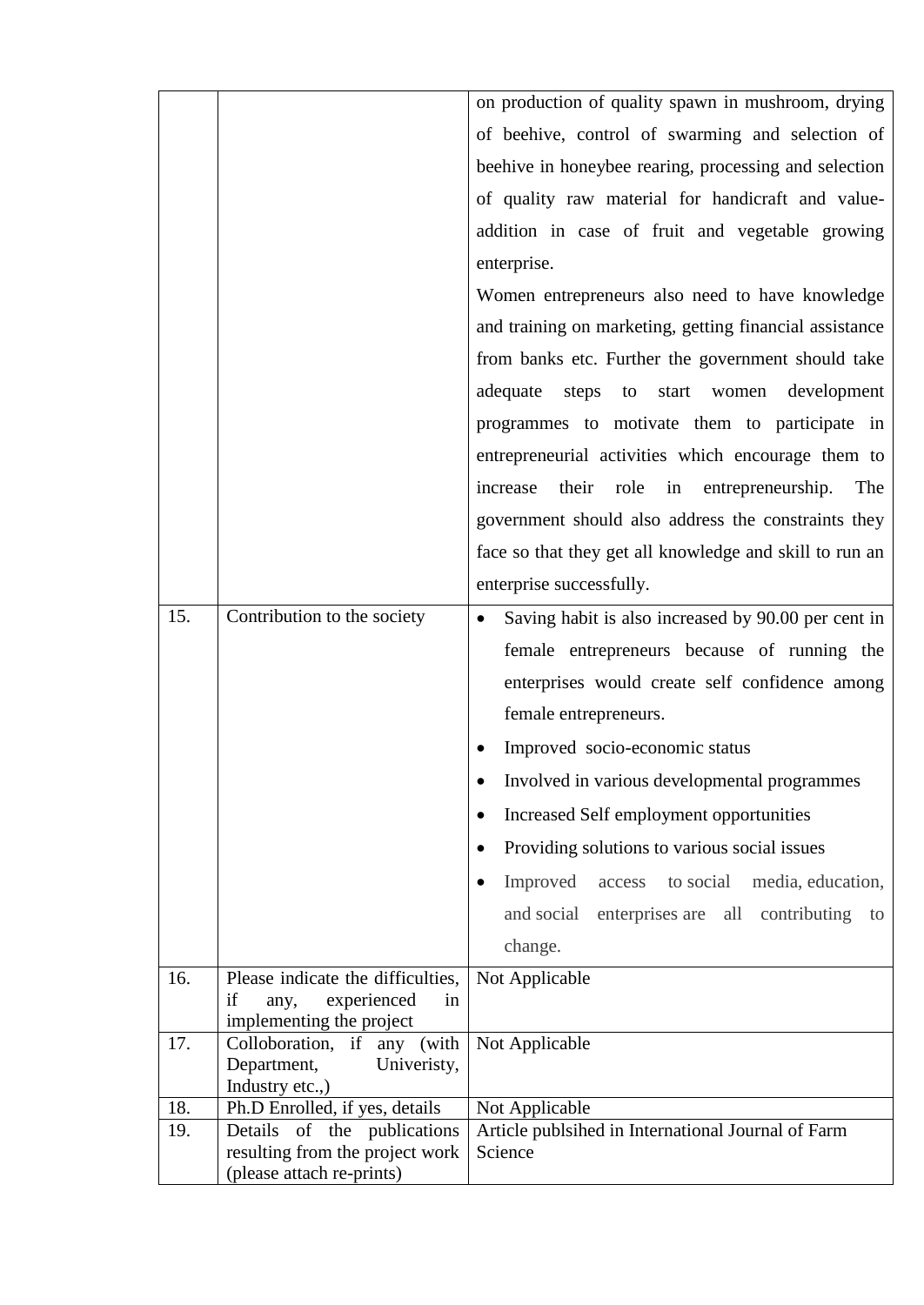|     |                                   | Reprints enclosed |
|-----|-----------------------------------|-------------------|
| 20. | Any other information which   Nil |                   |
|     | would help in evaluation of       |                   |
|     | work done on the project          |                   |

| S.N<br>$\bf{0}$      | <b>Items</b>                                 | <b>Amout</b><br><b>Approved</b> | <b>Grant</b><br><b>Receive</b>   | <b>Expenditure incurred (Rs.)</b> |          |                          |                 | <b>Balance</b> |
|----------------------|----------------------------------------------|---------------------------------|----------------------------------|-----------------------------------|----------|--------------------------|-----------------|----------------|
| <b>Non Recurring</b> |                                              | (Rs.)                           | d<br>2013-14<br>2014-15<br>(Rs.) |                                   |          | $2015 -$<br><b>16</b>    | 2016<br>$-17$   |                |
| $\mathbf{1}$         | Books &<br>Journals                          | 20,000                          | 20,000                           | 73,445                            | 971      |                          |                 | 584            |
| $\overline{2}$       | Equipments                                   | 75,000                          | 75,000                           |                                   |          |                          |                 | 20,000         |
|                      | <b>Recurring</b>                             |                                 |                                  |                                   |          |                          |                 |                |
| 3                    | Contingency                                  | 50,000                          | 20,000                           | 19,841                            |          | $\overline{\phantom{0}}$ |                 | 159            |
| $\overline{4}$       | Hiring<br>Services                           | 50,000                          | 20,000                           |                                   | 19,742   |                          |                 | 258            |
| 5                    | Travelling<br>Allowances &<br>fieldwork      | 1,20,000                        | 60,000                           | 6,121                             | 28,940   |                          |                 | 24,939         |
| 6                    | Project fellow<br>@)<br>Rs.14,000/-<br>month | 5,28,000                        | 2,74,000                         | 1,20,037                          | 1,09,146 |                          |                 | 44,817         |
| $\overline{7}$       | Insitutioanl<br>charges<br>@10%              | 62,800                          | 62,800                           |                                   |          |                          |                 |                |
|                      | <b>Total</b>                                 | 9,05,800                        | 5,31,800                         | 2,82,244                          | 1,58,799 |                          |                 | 90,757         |
|                      |                                              |                                 |                                  |                                   |          |                          | <b>Interest</b> | 302            |
|                      |                                              |                                 |                                  |                                   |          |                          | <b>Total</b>    | 91,059         |

21. Financial assistance provided/ Expenditure incurred:

It is certified that the grant of Rs.5,31,800.00 (Rupees Five lakh thirty one thousand and eight hundred only) received from the University Grants Commission under the Scheme of support for Major Research Project entitled "Promoting Women Entrepreneurship through Gender Analysis" vide UCG Letter No.F.No.42 – 750/ 2013 (SR) dated 22.03.2013 for the year 2013-2014. It has been fully utilized for the purpose for which it was sanctioned and in accordance with the terms and conditions laid down by the University Grants Commission**.** The unutilsed balance amount of Rs.91,059/- ( Rs. 90,757.00 with interest of Rs. 302/-) available in the UGC Major Research Project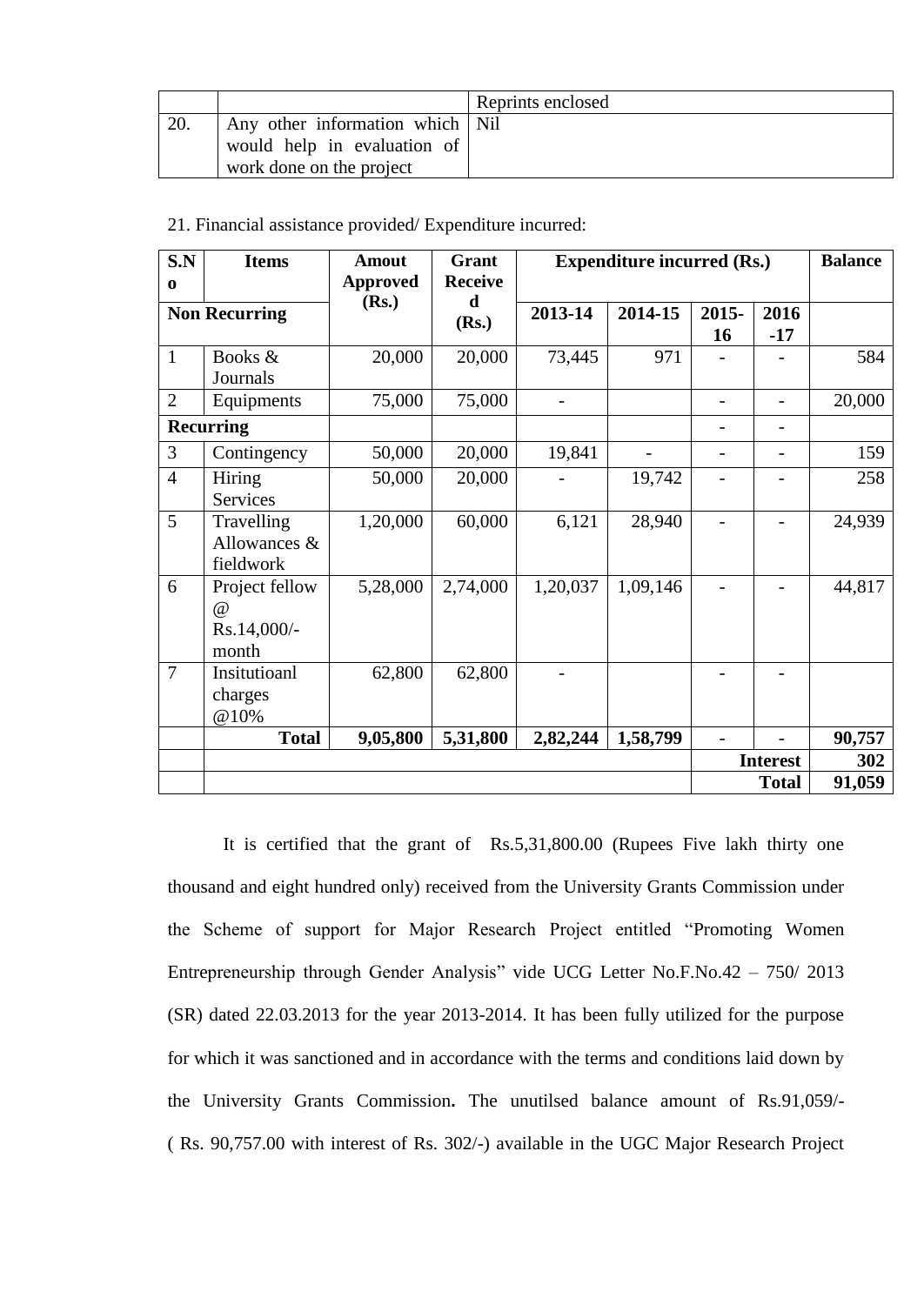entitled Promoting Women Entreprenurship Through Gender Analysis surrendered to The Under Secreatary (FD-III), UuniversityGrants Commission, Bahadur Sahah Zafar Marg,New Delhi- 110 002.

**PRINCIPAL INVESTIGATOR (SIGNATURES WITH SEAL)**

# / **REGISTRAR/PRINCIPAL (SIGNATURES WITH SEAL)**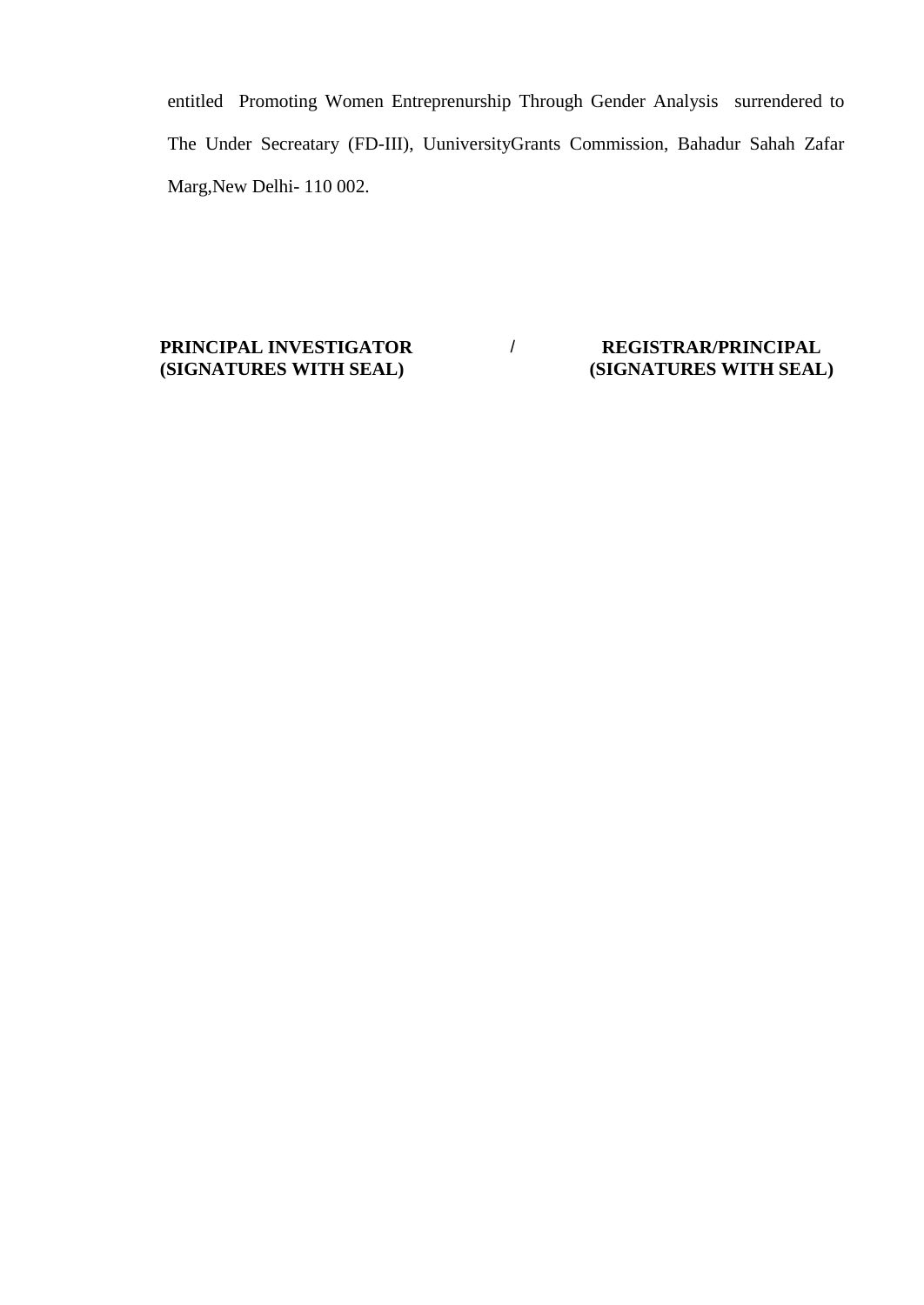### **Annexure-1**

### **Objectives**

- To study the different roles preformed by gender (both male and female) in selected agri-based enterprises
- To find out the critical stages of selected enterprises needs training based on gender analysis
- To encountered various bottlenecks faced by agri -based enterprises and formulate strategies to overcome the same

### **Methodology**

 The agri based enterprises like Mushroom, Apiary, value addition from jute, Arecanut, fruits and vegetables run by both women as well as men entrepreneur of Coimbatore District will be selected . The different roles performed by women and men will be identified through gender analysis exercises .Based on the gender analysis, we will find out the critical stages of each enterprises which needs training and organize training programmes for identified critical stages through concern subject matter specialist of TNAU.

**Sample size**: One hundred entrepreneurs will be selected from each enterprise (50 male and 50 female respondents). Gender analysis will be carried out for both male and female entrepreneur. The following table clearly indicated that the selected enterprises with sample size.

| <b>Selected Enterprises</b>                | (Entrepreneurs') |                    |  |
|--------------------------------------------|------------------|--------------------|--|
|                                            | Male (No)        | <b>Female</b> (No) |  |
| <b>Mushroom</b>                            | 10               | 10                 |  |
| Apiary                                     | 10               | 10                 |  |
| Handi crafts from jute, coconut & arecanut | 20               | 20                 |  |
| Fruits and vegetables                      | 10               | 10                 |  |
| Total sample size                          | 50               | 50                 |  |

**Table 1.Selection of enterprise with sample size**

**Tools**: Gender analysis exercises, Group discussion and Standard Interview Schedule will be used for collecting data for the project.

### **Salient findings of the project**

The roles performed by gender in mushroom enterprises were analyzed and the results are presented below: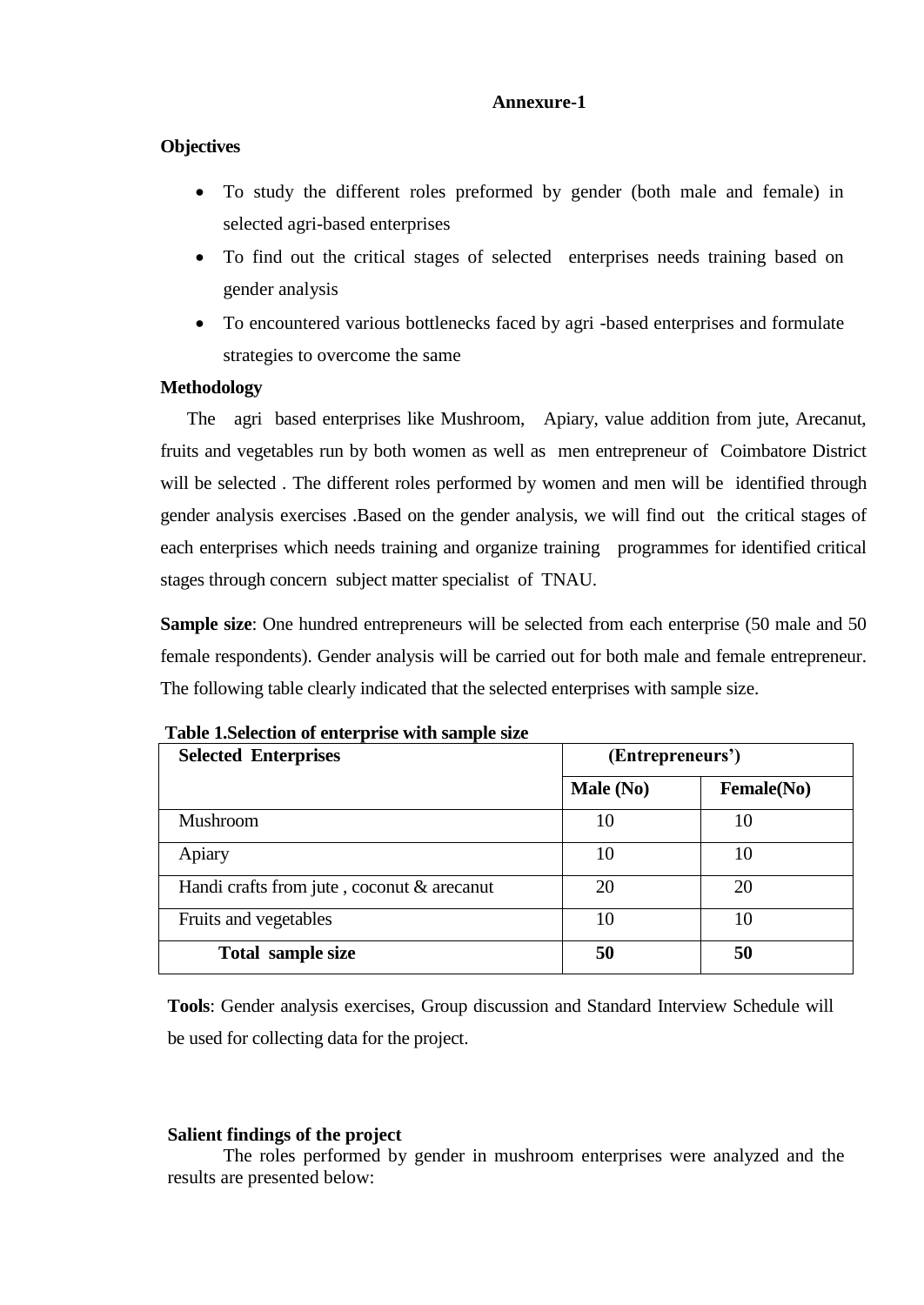| S.             | <b>Activities</b>                                                                        | <b>Male</b>    |               | <b>Female</b>  |               |
|----------------|------------------------------------------------------------------------------------------|----------------|---------------|----------------|---------------|
| N <sub>0</sub> |                                                                                          | $(n=10)$       |               | $(n=10)$       |               |
|                |                                                                                          | N <sub>0</sub> | $\frac{0}{0}$ | N <sub>0</sub> | $\frac{0}{0}$ |
|                | <b>Productive role</b>                                                                   |                |               |                |               |
| 1.             | <b>Procurement</b>                                                                       |                |               |                |               |
| $\mathbf{1}$   | Selection of suitable place for mushroom                                                 | 9              | 90.00         | 4              | 40.00         |
|                | enterprise                                                                               |                |               |                |               |
| $\overline{2}$ | Construction of Production unit                                                          | 9              | 90.00         | $\mathbf{1}$   | 10.00         |
| 3              | Purchasing seeds                                                                         | 8              | 80.00         | 3              | 30.00         |
| $\overline{4}$ | Purchasing raw materials for mushroom                                                    | 9              | 90.00         | $\overline{2}$ | 20.00         |
|                | enterprise (straw, polythene cover)                                                      |                |               |                |               |
| 5              | Spawn production by own                                                                  | 8              | 80.00         | $\overline{2}$ | 20.00         |
| 6              | Purchasing spawn from other sources                                                      | $\overline{7}$ | 70.00         | $\mathbf{1}$   | 10.00         |
|                | Average                                                                                  |                | 83.33         |                | 21.66         |
| II.            | <b>Process</b>                                                                           |                |               |                |               |
| 1              | Carrying water                                                                           | $\overline{2}$ | 20.00         | 9              | 90.00         |
| $\overline{2}$ | Collection of fuel                                                                       | $\overline{2}$ | 20.00         | 7              | 70.00         |
| 3              | Steaming / Boiling                                                                       | 5              | 50.00         | 7              | 70.00         |
| $\overline{4}$ | Cooking of sorghum seeds                                                                 | $\overline{5}$ | 50.00         | $\overline{2}$ | 20.00         |
| 5              | Sterilizing the straws                                                                   | 8              | 80.00         | 9              | 90.00         |
| 6              | Bed preparation                                                                          | $\overline{7}$ | 70.00         | 8              | 80.00         |
| 7              | Casing                                                                                   | 5              | 50.00         | 5              | 50.00         |
| 8              | Disease management                                                                       | 9              | 90.00         | $\overline{2}$ | 20.00         |
| 9              | Cleaning and repairing of machines                                                       | 8              | 80.00         | $\mathbf{1}$   | 10.00         |
| 10             | Monitoring the growth                                                                    | $\overline{2}$ | 20.00         | 8              | 80.00         |
| 11             | Harvesting                                                                               | $\overline{5}$ | 50.00         | 5              | 50.00         |
| 12             | Cleaning the mushroom                                                                    | 7              | 70.00         | 8              | 80.00         |
| 13             | Packing & packaging                                                                      | 8              | 80.00         | $\overline{7}$ | 70.00         |
|                | Average                                                                                  |                | 56.07         |                | 59.99         |
| III.           | <b>Marketing and finance</b>                                                             |                |               |                |               |
| 1              | Assessing the marketing place                                                            | $\overline{4}$ | 40.00         | 3              | 30.00         |
| $\overline{2}$ | Fixing price                                                                             | 8              | 80.00         | 6              | 60.00         |
| 3              | Collecting money from consumers                                                          | 8              | 80.00         | 5              | 50.00         |
| $\overline{4}$ | Distribution of salary                                                                   | 9              | 90.00         | $\overline{4}$ | 40.00         |
|                | <b>Average</b>                                                                           |                | 72.5          |                | 45.00         |
|                | <b>Others</b>                                                                            |                |               |                |               |
| 1              | Expanding the enterprise by getting new dealers                                          | $\overline{2}$ | 20.00         | 3              | 30.00         |
| $\overline{2}$ | Required hands on training on spawn production<br>and value added products from mushroom | 8              | 80.00         | 9              | 90.00         |

# **Table 2. Roles performed by gender in mushroom enterprises**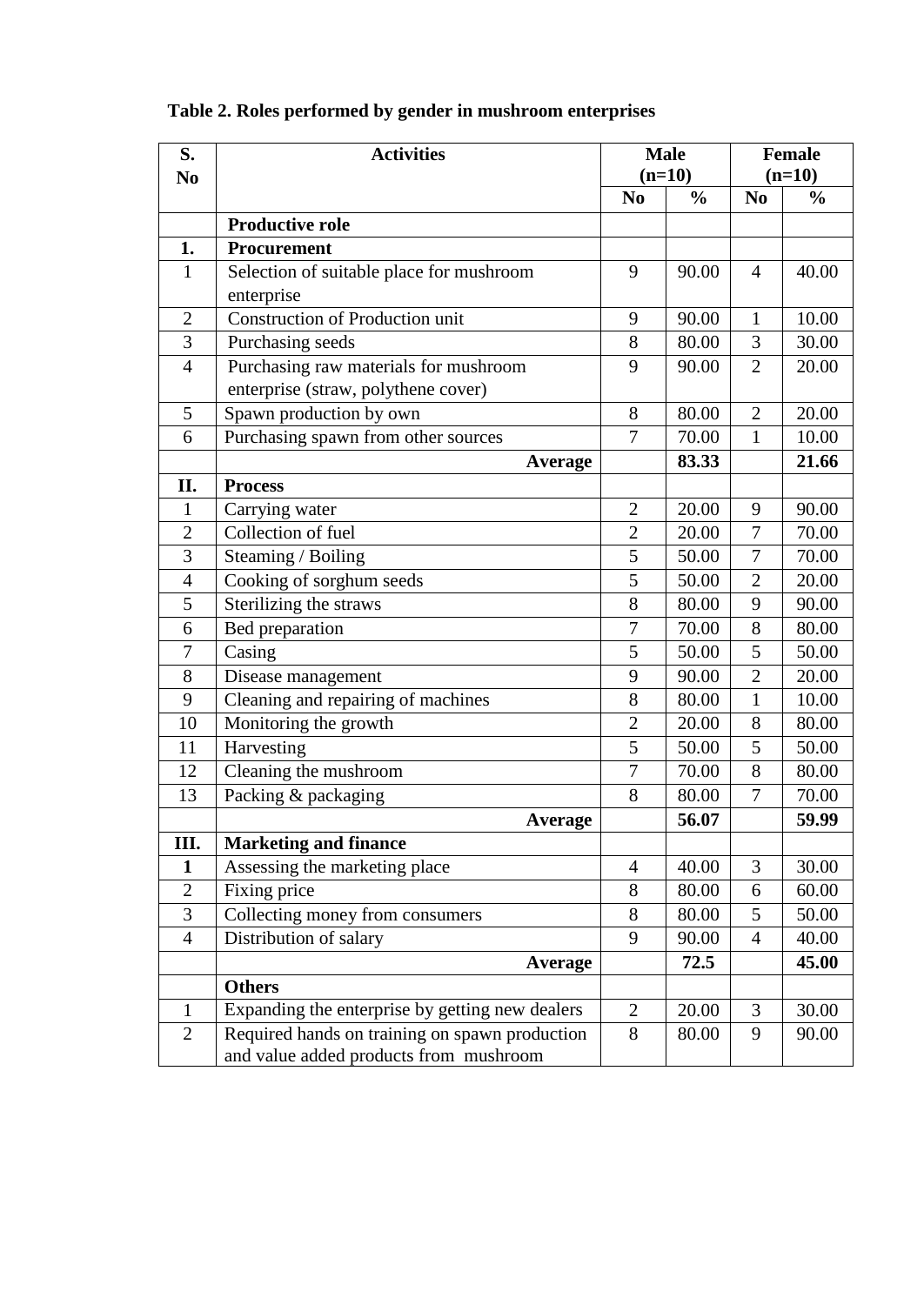

**Fig. No. 1. Productive Role of Mushroom Entrepreneur**

Table 2 clearly depicts that male entrepreneurs performed almost all the activities of procurement, process and marketing compared to that of female entrepreneurs. Less percentage of male entrepreneurs performed roles like carrying water, collection of fuel, monitoring the growth, preparation of value added products from mushroom and expanding the enterprise by getting new dealers.

**Procurement**: Low percentage of female entrepreneurs performed roles like construction of production unit (10%), purchasing of raw materials for mushroom production (20%) spawn production and purchasing spawn from other sources (20%).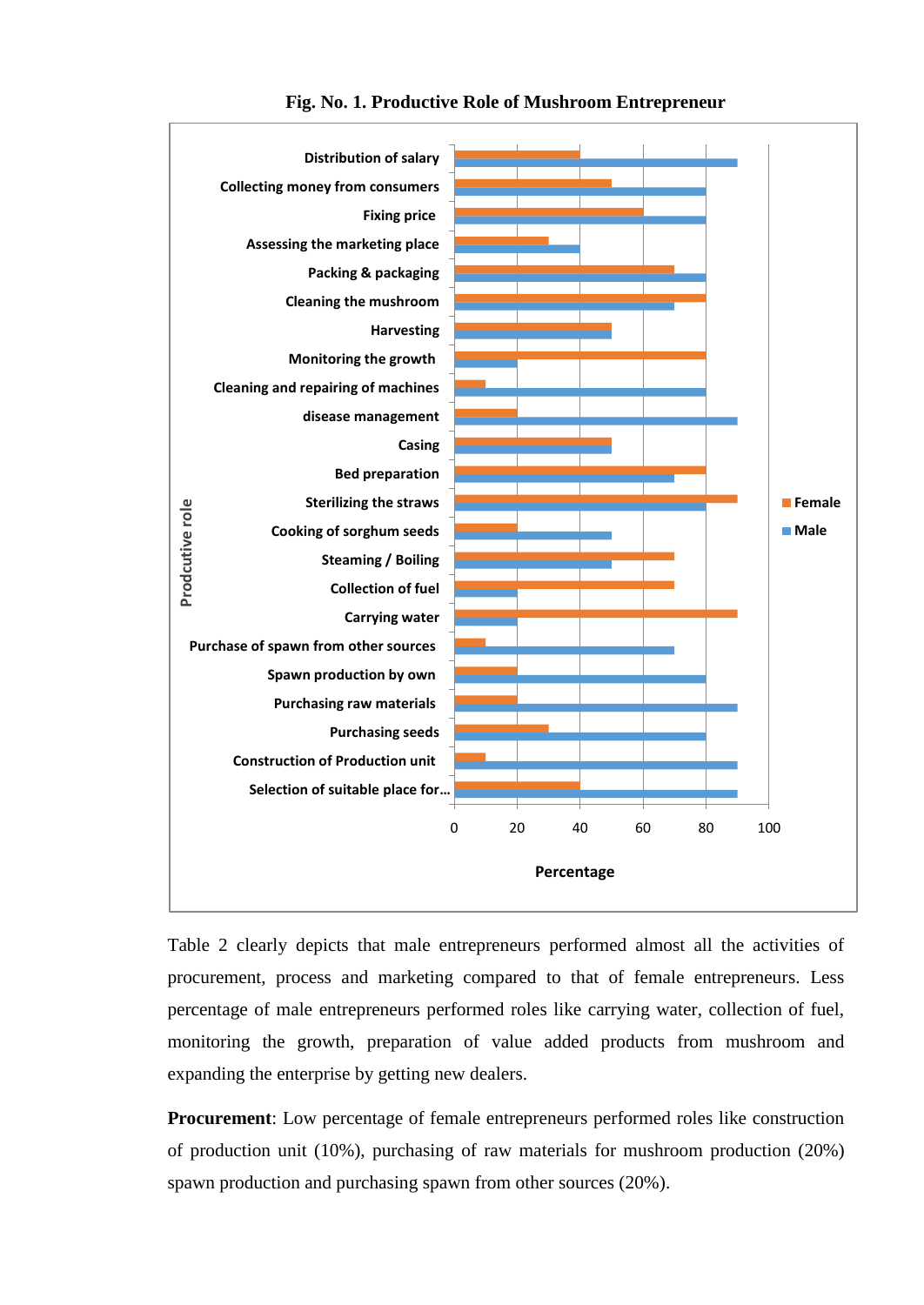**Process:** Compared to that of counterparts, low percentage (20%) of female entrepreneurs performed roles like cooking of sorghum seeds, adding fertilizer and pesticides and cleaning and repairing machines.

**Marketing and finance:** Compared to that of male entrepreneurs, low percentage of female entrepreneurs performed roles like assessing the marketing place(30%),preparation of value added products from mushroom (40%), expanding the enterprise by getting new dealers (30%) Cent per cent of both male and female entrepreneurs required hands on training on spawn production and value added products from mushroom.



**Fig. 2. Overall performance of Productive Roles of Gender**

In overall performance, more per cent of male entrepreneurs performed the roles of procurement (83.3 %) followed by marketing and finance (72.5%) and process (56.3%).

Where in case of female entrepreneurs, more (59%) performed the roles of process followed by marketing and finance (45%) and procurement (21.6%)

| S.             | <b>Activities</b>           |                | <b>Male</b>   |                | <b>Female</b> |
|----------------|-----------------------------|----------------|---------------|----------------|---------------|
| N <sub>0</sub> |                             | N <sub>0</sub> | $\frac{0}{0}$ | N <sub>0</sub> | $\frac{6}{9}$ |
|                | <b>Productive Role:</b>     |                |               |                |               |
| I              | <b>Selection procedure</b>  |                |               |                |               |
| 1              | Selection of location       | 9              | 90.0          |                | 10.0          |
| 2              | Selection of crops          | 8              | 80.0          | 2              | 20.0          |
| 3              | Selection of species        | 8              | 80.0          |                | 10.0          |
| 4              | Provide suitable atmosphere | 8              | 80.0          | 2              | 20.0          |
| 5              | Selection of hive box       | 9              | 90.0          | 3              | 30.0          |
| 6              | Painting the hive           | 7              | 70.0          | $\theta$       | $\Omega$      |
| 7              | Providing sufficient water  | 0              | 0             | 10             | 100.00        |
|                | Average                     |                | 70.0          |                | 27.14         |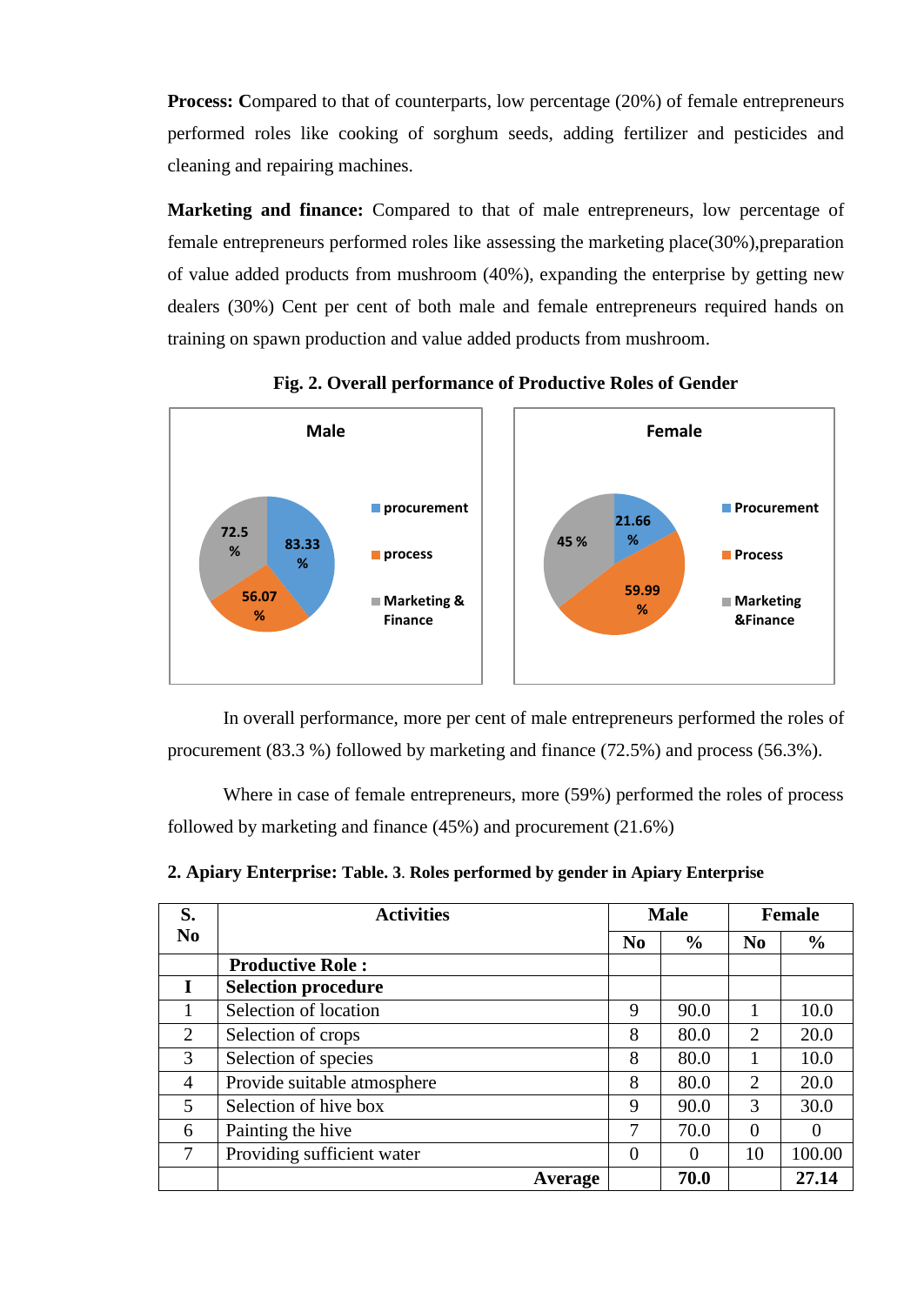| II.              | Procurement                                     |                |        |                |                |
|------------------|-------------------------------------------------|----------------|--------|----------------|----------------|
| $\mathbf{1}$     | Purchasing hive tools                           | $\overline{7}$ | 70.00  | $\overline{2}$ | 20.0           |
| $\overline{2}$   | Purchasing by product & packaging materials     | 5              | 50.0   | 9              | 90.0           |
| $\overline{3}$   | Collection of bee species from forest/ Purchase | 5              | 50.0   | $\overline{0}$ | $\theta$       |
|                  | of honey bee species                            |                |        |                |                |
|                  | <b>Average</b>                                  |                | 56.67  |                | 36.67          |
| III.             | <b>Process</b>                                  |                |        |                |                |
| $\mathbf{1}$     | Introduction of bees into the new hive          | 10             | 100.00 | $\mathbf{0}$   | $\overline{0}$ |
| $\overline{2}$   | Introduction of queen                           | 10             | 100.00 | $\mathbf{1}$   | 10.0           |
| 3                | Maintaining the hive                            | 9              | 90.00  | $\mathbf{1}$   | 10.0           |
| $\overline{4}$   | Colony dividing/ uniting                        | 9              | 90.00  | 5              | 50.0           |
| $\overline{5}$   | Calm the bees                                   | 6              | 60.00  | $\overline{3}$ | 30.0           |
| 6                | Honey extraction                                | 8              | 80.00  | $\overline{2}$ | 20.0           |
| $\boldsymbol{7}$ | Collection of pollen                            | 5              | 50.00  | $\overline{4}$ | 40.0           |
| 8                | Collection of wax                               | $\overline{2}$ | 20.00  | $\overline{2}$ | 20.0           |
| 9                | Collection of royal jelly                       | $\mathbf{1}$   | 10.0   | $\mathbf{1}$   | 10.0           |
| 10               | Control swarming and other activities           | $\mathbf{1}$   | 10.0   | $\overline{2}$ | 20.0           |
| 11               | Sugar feeding                                   | $\overline{7}$ | 70.0   | 5              | 50.0           |
| 12               | Artificial queen cell making                    | 6              | 60.0   | $\mathbf{1}$   | 10.0           |
| 13               | Pest and disease management                     | 6              | 60.0   | 5              | 50.0           |
| 14               | Hive cleaning                                   | 6              | 60.0   | $\overline{7}$ | 70.0           |
| 15               | Product packaging                               | 5              | 50.0   | 9              | 90.0           |
|                  | Average                                         |                | 60.67  |                | 32.00          |
| IV.              | <b>Marketing and finance</b>                    |                |        |                |                |
| $\mathbf{1}$     | Fixation of price for honey                     | $\overline{7}$ | 70.0   | $\mathbf{1}$   | 10.00          |
| $\overline{2}$   | Marketing the products                          | 10             | 100.0  | 3              | 30.0           |
| 3                | Distribution of salary                          | 7              | 70.0   | 8              | 80.0           |
|                  | <b>Average</b>                                  |                | 80.00  |                | 40.00          |

The result from table 3reveals that in selection procedure, majority of the roles were performed by male entrepreneurs only. Less per cent of female entrepreneurs (10- 20%) performed roles like the selection of location, crops, bee species, bee hive and suitable atmosphere for setting up of bee hive. Lack of knowledge and awareness among female entrepreneur might be the probable reasons for low performance.

Procurement, female entrepreneurs performed the activities of purchasing byproduct and packaging materials. Less percentage (20%) performed the activity of purchasing bee hive tools. None performed the roles of purchasing honey bee species or collection of honey bee species from forests.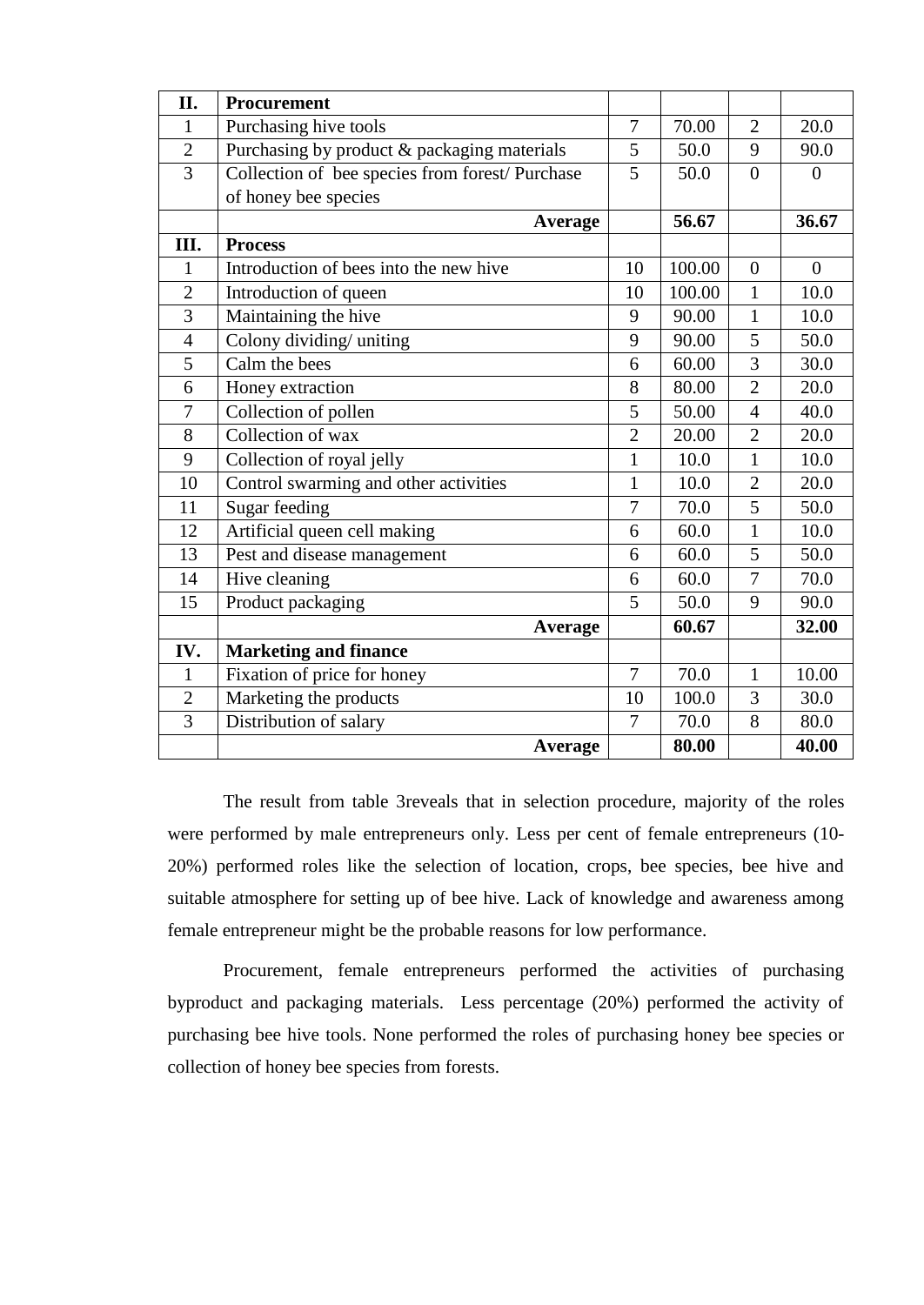

**Fig. No.3. Productive Role of Apiary Entrepreneur**

Process, majority of the male entrepreneurs performed all the activities compared to that of female entrepreneurs. Only less percentage of the female entrepreneurs performed the roles viz., introduction of bees into new hive, introduction of queen, maintain the hive, calm the bees, honey extraction, collection of wax and royal jelly, artificial queen cell making, and control swarming. Lack of knowledge and skill in the above activities would be reasons for low performance. Marketing and finance, female entrepreneurs having less knowledge on how to market the value added products and fixation of price for honey.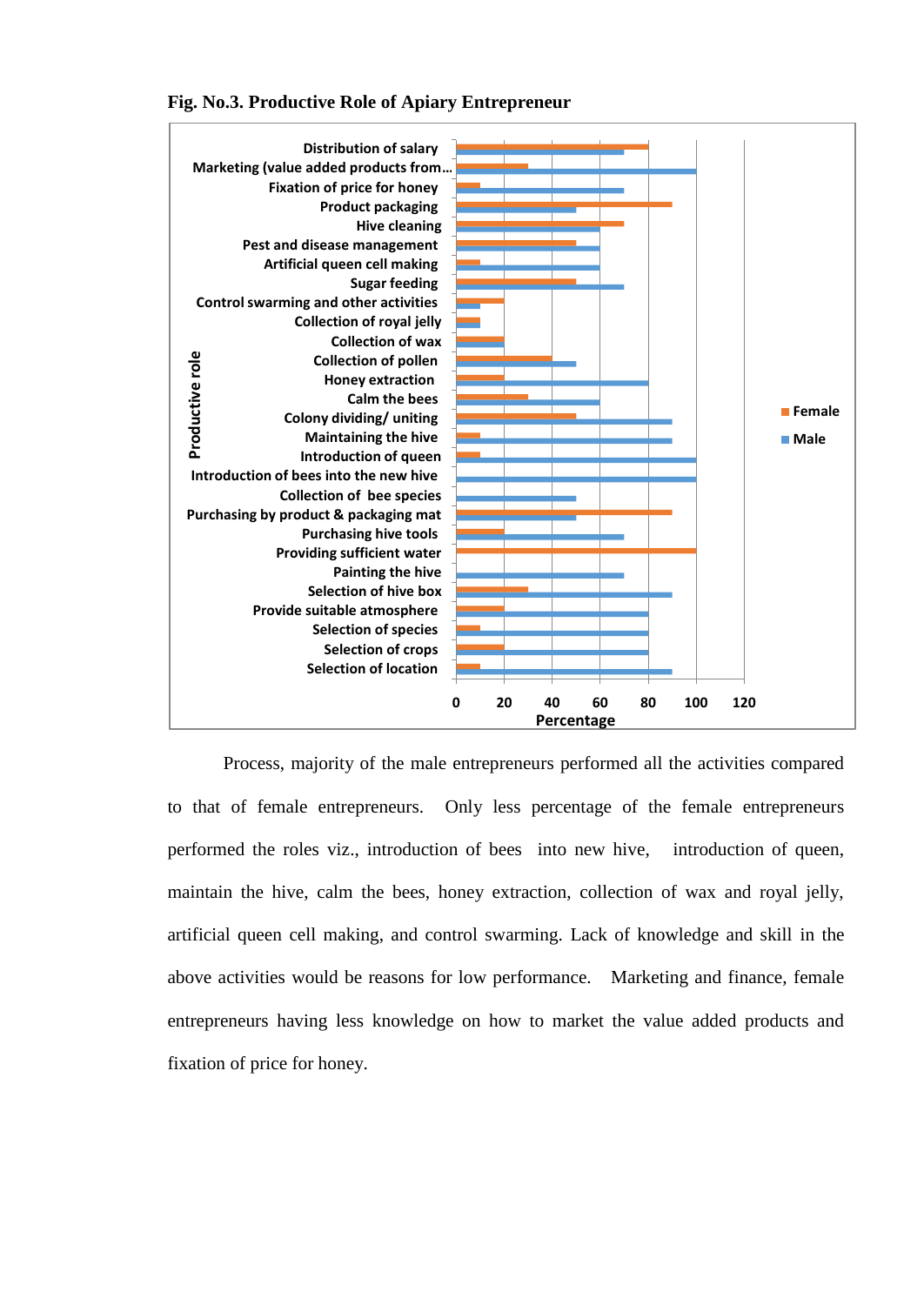

**Fig.No.4. Overall performance of gender in Apiary Enterprise**

In overall performance, more male entrepreneurs performed the roles of marketing and finance (80%) followed by selection of place (70%), process (60.67%) and procurement (56.67 %).

Where in case of female entrepreneurs, nearly half of the respondent performed the roles of marketing and finance followed by procurement (36.67%), process (32%) and selection (27.14%).

### **3. Handicraft Enterprise**

**Table.4. Roles performed by gender in handicraft enterprise** 

| S. No          | <b>Activities</b>                     | Male $(20)$    |               | Female (20)    |               |  |
|----------------|---------------------------------------|----------------|---------------|----------------|---------------|--|
|                |                                       | N <sub>0</sub> | $\frac{6}{6}$ | N <sub>0</sub> | $\frac{6}{6}$ |  |
|                | <b>Productive role</b>                |                |               |                |               |  |
| $\bf{I}$       | <b>Procurement</b>                    |                |               |                |               |  |
| 1.             | Finding source for raw materials      | 20             | 100.0         | $\overline{2}$ | 10.0          |  |
| $\overline{2}$ | Purchase of raw material              | 19             | 95.0          | $\overline{7}$ | 35.0          |  |
| 3              | Stocking of raw material              | 18             | 90.0          | 4              | 20.0          |  |
| 4              | Cleaning and washing of raw materials | 8              | 40.0          | 20             | 100.0         |  |
|                | Average                               |                | 81.25         |                | 41.25         |  |
| II.            | <b>Process</b>                        |                |               |                |               |  |
| $\mathbf{1}$   | Boiling and steaming of raw material  | 3              | 15.0          | 15             | 75.0          |  |
| $\overline{2}$ | Drying                                | 6              | 30.0          | 19             | 95.0          |  |
| 3              | Insertion of raw materials            | 19             | 95.0          | 10             | 50.0          |  |
| 4              | Designing the product/creativeness    | 20             | 100.0         | 15             | 75.0          |  |
| 5              | Preparing value added products        | 20             | 100.0         | 15             | 75.0          |  |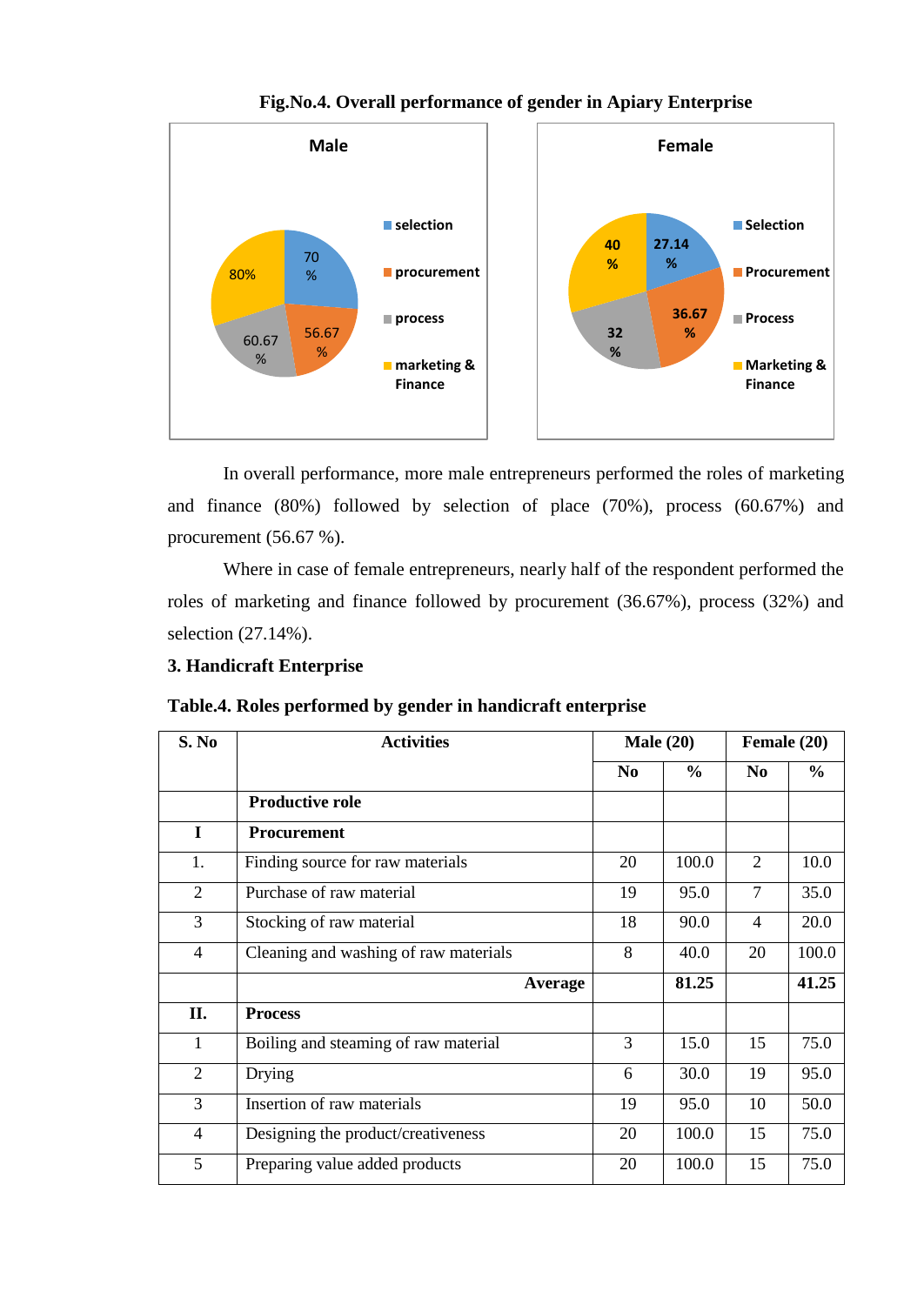| 6              | Handling machineries                            | 15 | 95.0  | 5              | 25.0  |
|----------------|-------------------------------------------------|----|-------|----------------|-------|
| 7              | Packing                                         | 15 | 95.0  | 18             | 90.0  |
| 8              | Required skill on preparing creative products   | 18 | 90.00 | 19             | 95.00 |
|                | from jute, arecanut and coconut                 |    |       |                |       |
| 9              | Required technology and machineries for rope    | 17 | 85.00 | 18             | 90.00 |
|                | making from coir                                |    |       |                |       |
|                | <b>Average</b>                                  |    | 78.33 |                | 74.44 |
| III.           | <b>Marketing and finance</b>                    |    |       |                |       |
| $\mathbf{1}$   | Selection of market place                       | 20 | 100.0 | 5              | 25.0  |
| $\overline{2}$ | Negotiating price                               | 20 | 100.0 | 8              | 40.0  |
| 3              | Fixing price for various products               | 20 | 100.0 | $\overline{2}$ | 10.0  |
| $\overline{4}$ | Collecting money from retailers                 | 20 | 100.0 | $\overline{7}$ | 35.0  |
| 5              | Distribution of salary for labour               | 20 | 100.0 | $\overline{4}$ | 20.0  |
|                | Average                                         |    | 100.0 |                | 26.0  |
|                | <b>Others</b>                                   |    |       |                |       |
| $\mathbf{1}$   | Expanding the enterprise by getting new dealers | 20 | 100.0 | 6              | 30.0  |
| $\overline{2}$ | Purchase handicrafts from artisans              | 20 | 100.0 | 9              | 45.0  |
| 3              | Required training on selection of quality raw   | 20 | 100.0 | 20             | 100.0 |
|                | materials, machineries and marketing channels   |    |       |                |       |

Procurement**:** Low percentage of(10.00 - 30.00 %) female entrepreneurs performed the roles like finding source for raw materials, purchasing of raw materials and stocking of raw materials.

Process: Fifty per cent (50.00%) of the female entrepreneurs only preformed the activities of adding raw materials for colouring. Twenty five per cent of the female entrepreneurs performed activities of handling machineries for preparing value added products like plates, cups, rope and bag making.

Marketing and finance: Low percentage of the female entrepreneurs performed the roles like selecting marketing place (25%), negotiating price (40%), fixing the price for various products (10%), collecting money from retailers (35%), distribution of salary for labour (20%), expanding the enterprise by getting new dealers (30%) and required training on selection of quality raw materials, purchasing suitable machineries and finding marketing channels for marketing.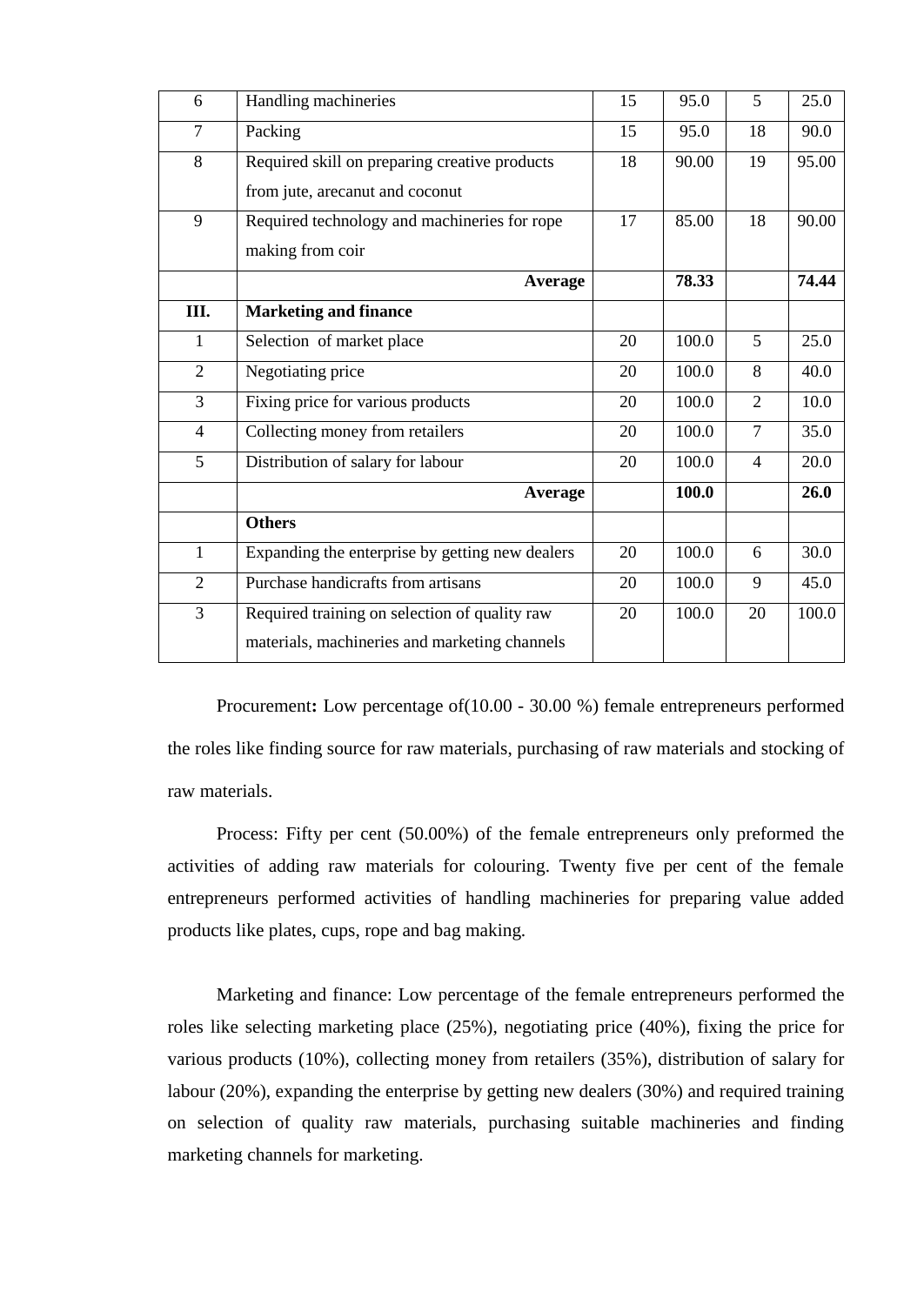Compared to that of female entrepreneurs, low performance was noticed in the activities like cleaning and washing of raw materials (40%), boiling and steaming of raw material (15%), and drying (30%) as in case of male entrepreneur.



**Fig No.5. Productive Role of Handicrafts Entrepreneur**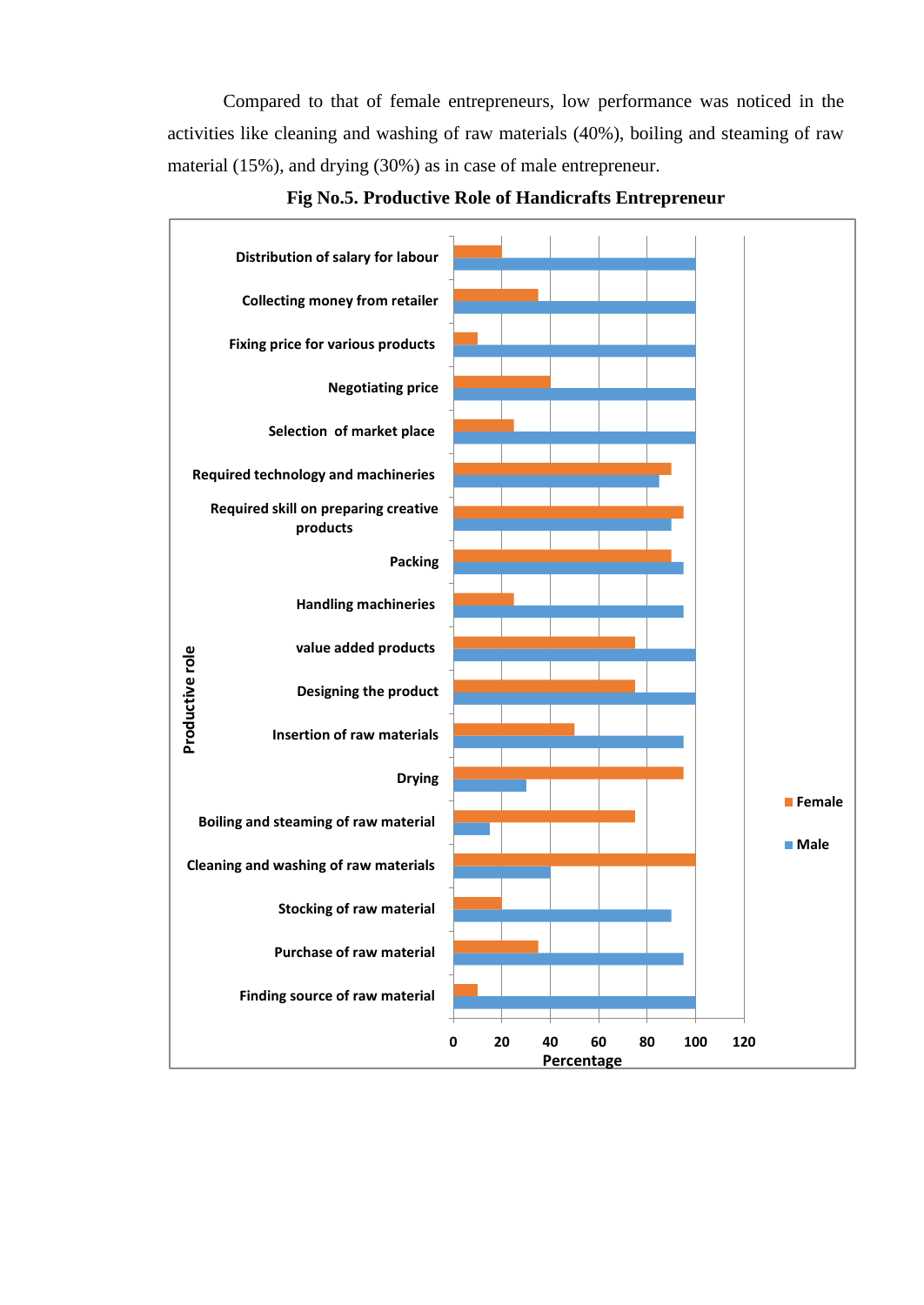

# **Fig.No.6. Overall Performance of Gender in Handicraft Enterprise**

In overall performance, more male entrepreneurs performed the rolesof marketing and finance (100%) followed by procurement (81.25 %) and processing (78.33%).

Where in case of female entrepreneurs, nearly half of them performed the roles of processing (74.44 %) followed by procurement (41.25%), and marketing and finance (26%).

# **4. Fruits and Vegetable enterprise**

The table 5, clearly indicated that most of the male performed (90%) the roles of procuring raw materials and purchasing fruits and vegetables (50%). As in the case of female entrepreneurs, twenty per cent of female performed the role of procuring raw materials and purchasing fruits and vegetables.

Majority of male performed and preservatives (80%), operating machineries (90%), labeling and sealing (60%) and recycling (70%). None of them performed the cleaning activities of fruits and vegetables. Where in case of female entrepreneurs, minimum percentage of female performed the activities of mixing the roles viz., sterilizing (80%), mixing the proportion of fruitsthe correct proportion of fruits and preservatives (40%), operating machineries (20%) and cleaning and repairing the machineries (30%).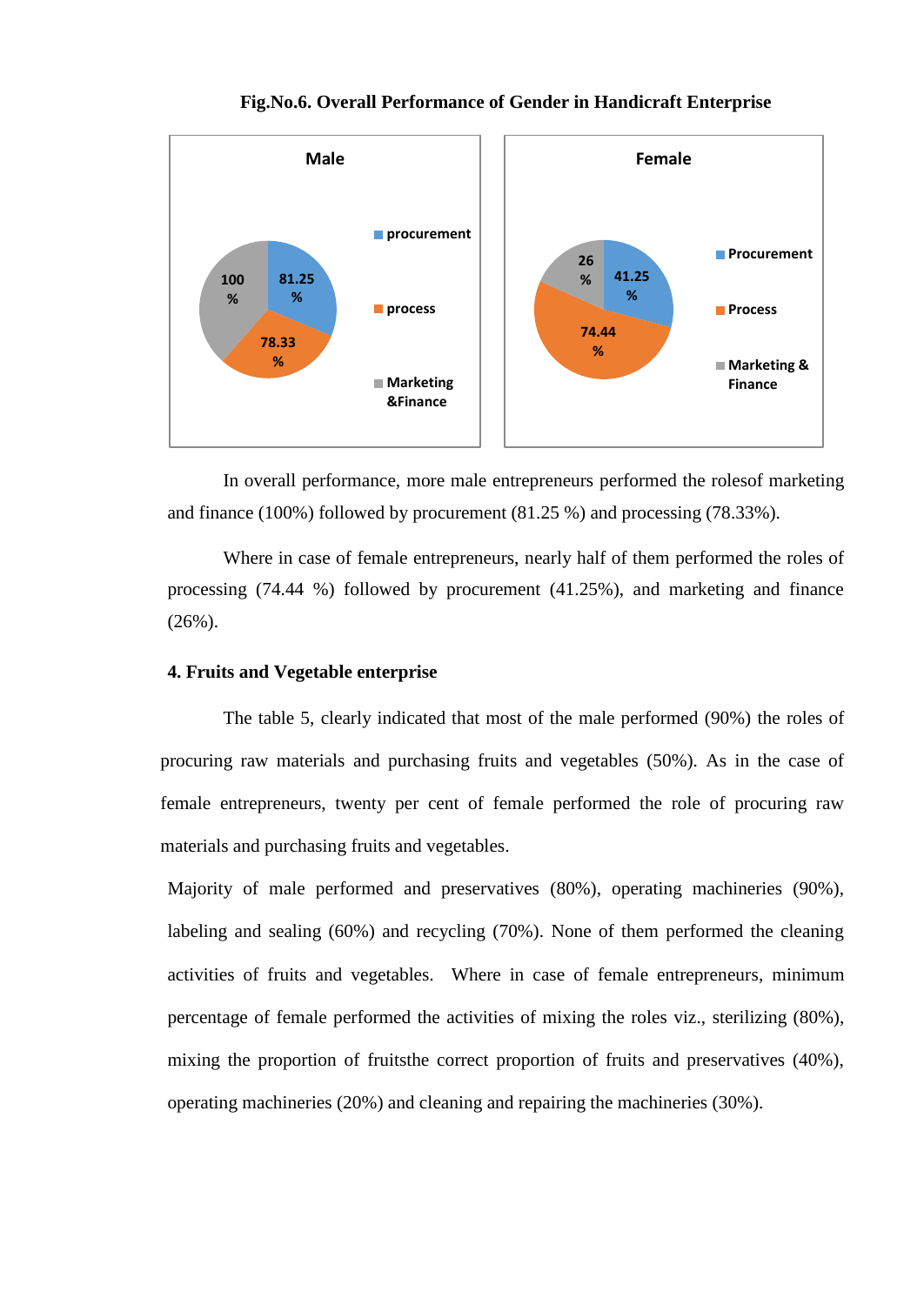|                | <b>Roles performed by Gender</b>                                           |                |                |                |               |  |  |  |
|----------------|----------------------------------------------------------------------------|----------------|----------------|----------------|---------------|--|--|--|
| S.             | <b>Activities</b>                                                          |                | <b>Male</b>    |                | Female        |  |  |  |
| N <sub>0</sub> |                                                                            |                |                |                |               |  |  |  |
|                | <b>Productive role</b>                                                     | N <sub>0</sub> | $\frac{0}{0}$  | N <sub>0</sub> | $\frac{0}{0}$ |  |  |  |
| I.             | Procurement                                                                |                |                |                |               |  |  |  |
| 1.             | Procuring quality raw materials for preparation of<br>value added products | 9              | 90.00          | $\overline{2}$ | 20.00         |  |  |  |
| 2.             | Purchasing and grading of fruits and vegetables                            | 5              | 50.00          | $\overline{2}$ | 20.00         |  |  |  |
|                | Average                                                                    |                | 70.00          |                | 20.00         |  |  |  |
| П.             | <b>Process</b>                                                             |                |                |                |               |  |  |  |
| $\mathbf{1}$   | Cleaning the fruits and vegetables                                         | $\overline{0}$ | $\overline{0}$ | 8              | 80.00         |  |  |  |
| $\mathfrak{2}$ | Boiling/Steaming                                                           | $\mathbf{1}$   | 10.00          | 10             | 100.00        |  |  |  |
| 3              | Sterilizing                                                                | 8              | 80.00          | 9              | 90.00         |  |  |  |
| $\overline{4}$ | Proportion / mixing of fruits and preservatives                            | 8              | 80.0           | 4              | 40.00         |  |  |  |
| 5              | Operating machineries                                                      | 9              | 90.00          | $\overline{2}$ | 20.0          |  |  |  |
| 6              | Labeling & Sealing                                                         | 6              | 60.00          | 9              | 90.00         |  |  |  |
| 7              | Recycling                                                                  | 7              | 70.00          | 7              | 70.00         |  |  |  |
| 8              | Cleaning and Repairing of machines                                         | 6              | 60.00          | 3              | 30.00         |  |  |  |
| 9              | Packaging the products                                                     | $\overline{4}$ | 40.00          | 10             | 100.0         |  |  |  |
|                | Average                                                                    |                | 54.44          |                | 68.89         |  |  |  |
| Ш.             | <b>Marketing and finance</b>                                               |                |                |                |               |  |  |  |
| $\mathbf{1}$   | Marketing (Value added products from fruits)                               | $\overline{2}$ | 20.00          | 3              | 30.00         |  |  |  |
| $\overline{2}$ | Negotiating prices                                                         | 10             | 100.00         | 5              | 50.00         |  |  |  |
| 3              | Collecting money from consumer                                             | 10             | 100.00         | 6              | 60.00         |  |  |  |
| $\overline{4}$ | Distribution of salary                                                     | 10             | 100.00         | 5              | 50.00         |  |  |  |
| 5              | Financial decisions                                                        | 10             | 100.00         | 6              | 60.00         |  |  |  |
|                | <b>Average</b>                                                             |                | 84.00          |                | 50.00         |  |  |  |
| IV.            | <b>Others</b>                                                              |                |                |                |               |  |  |  |
| 1.             | Expand the enterprise by getting new dealers                               | 10             | 100.00         | $\overline{7}$ | 70.00         |  |  |  |
| 2.             | Required skill and knowledge / training on value added                     | 10             | 100.00         | 10             | 100.00        |  |  |  |
|                | products from fruits and vegetables                                        |                |                |                |               |  |  |  |

# **Table.5. Roles performed by gender in fruits and vegetable enterprise**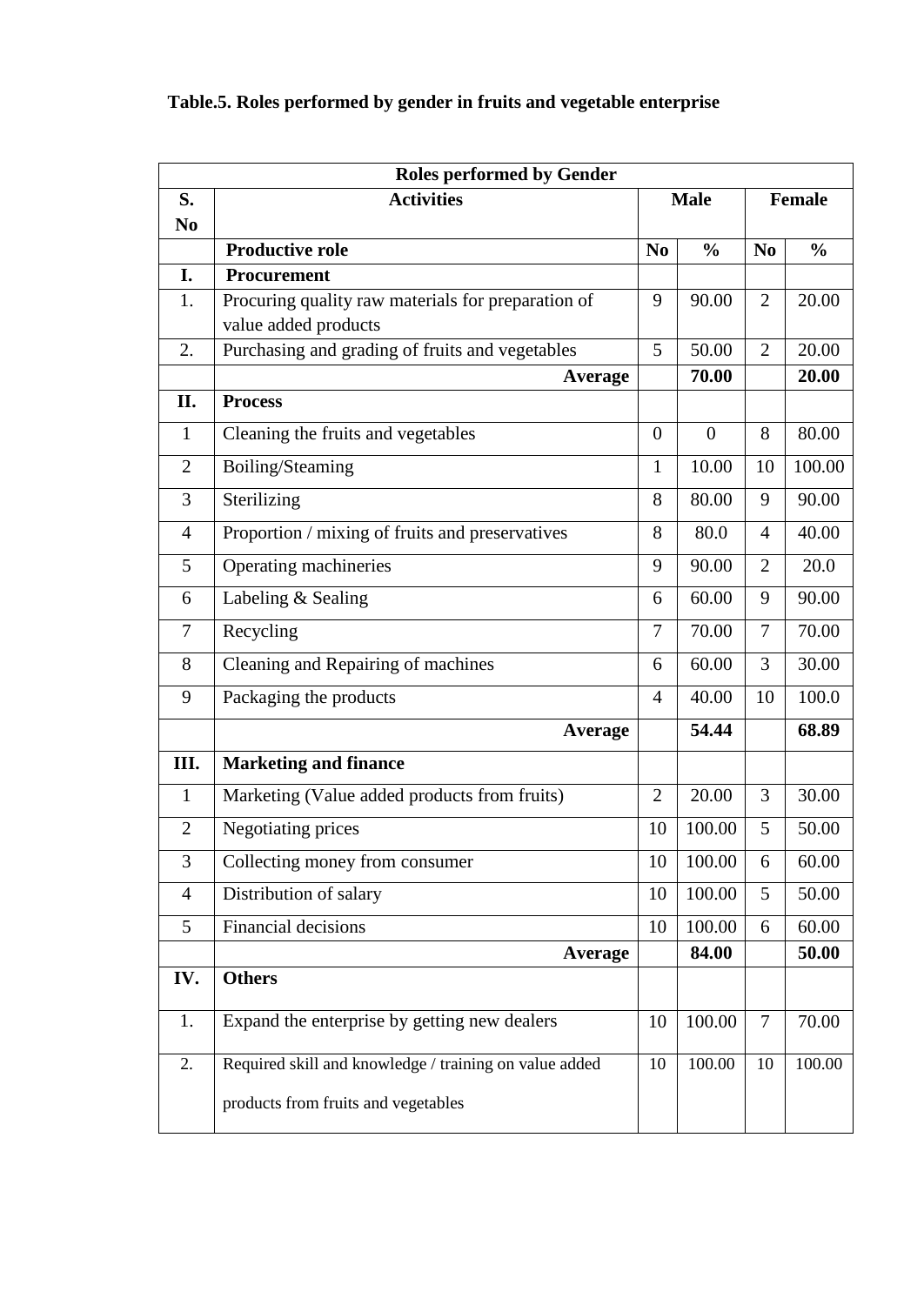

### **Fig.No.7. Productive role of Fruits and Vegetable Entrepreneur**

**Fig.No.8. Overall Performance of Gender in Fruits &Vegetables Enterprise**



In overall performance, male entrepreneurs performed the rolesof marketing and finance (84%) followed by procurement (70 %) and processing (54.44%). Where in case of female entrepreneurs, more per cent of them processing (68.88%) followed by marketing and finance (50%) and procurement (20%).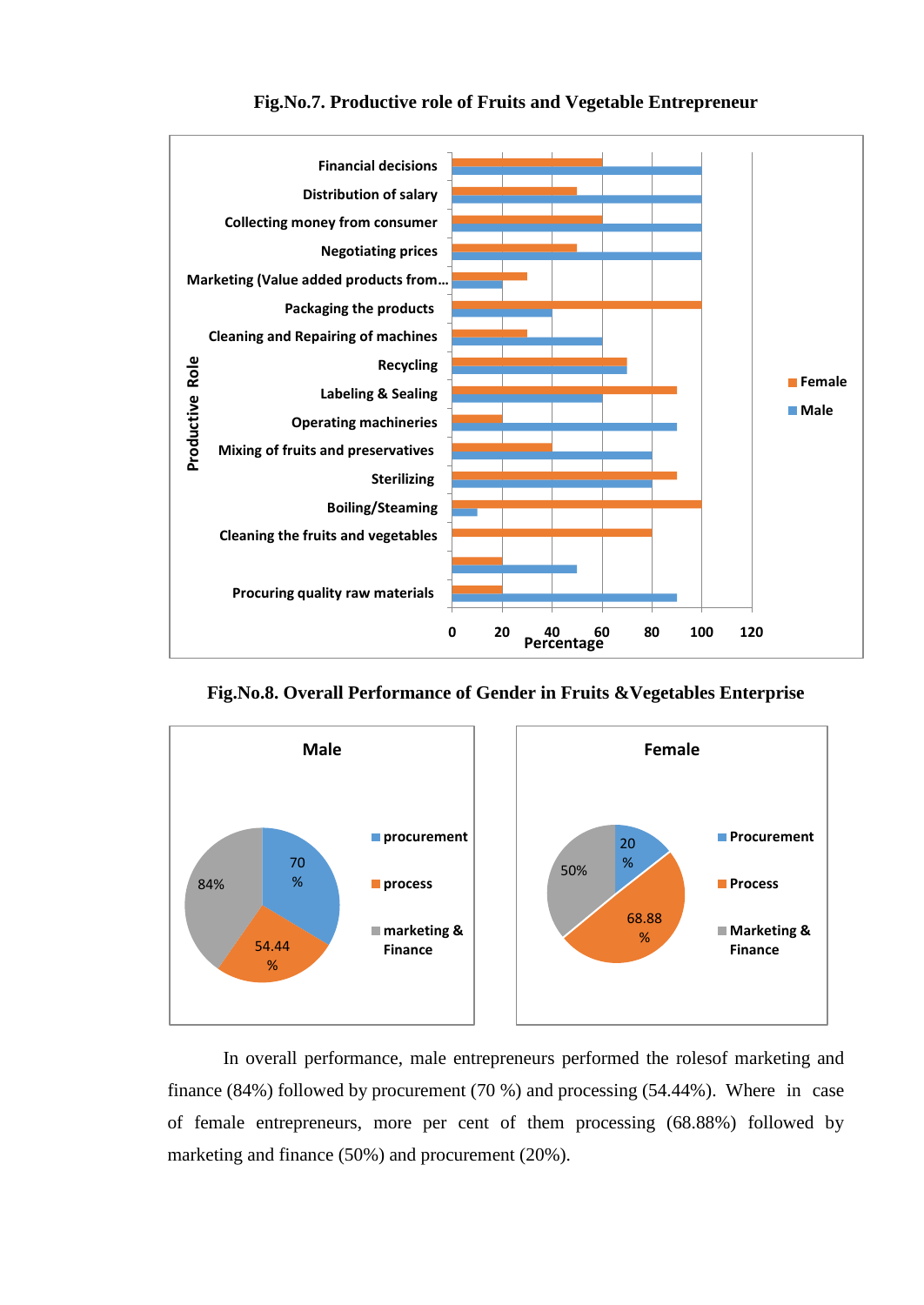In Marketing and finance, both of them having less knowledge (20-30%) on marketing. Only fifty per cent of the female entrepreneurs performed the roles of fixing the market price for the produce. Currently they are preparing pickles, jam and juice from fruits and vegetables; apart from these both of them required skill and knowledge oriented training on preparation of value added products from fruits and vegetables.

| S.No. | <b>Unproductive role</b>       | Male $(n=50)$  |               |                | $Female(n=50)$ |
|-------|--------------------------------|----------------|---------------|----------------|----------------|
|       |                                | N <sub>0</sub> | $\frac{6}{9}$ | N <sub>0</sub> | $\frac{6}{6}$  |
|       | Preparation of food in home    |                | 10.0          | 50             | 100.0          |
| 2     | Caring the child               | 10             | 20.0          | 50             | 100.0          |
| 3     | Cleaning and repairing work in | 20             | 40.0          | 48             | 96.00          |
|       | home                           |                |               |                |                |
| 4     | Health care                    | 32             | 64.0          | 49             | 98.0           |
| 5     | Sanitation                     | 35             | 70.0          | 30             | 60.0           |
|       | Average                        |                | 40.80         |                | 90.80          |

**Unproductive role / Home management** 

Multiple responses

The table 6. Stated that almost all the unproductive roles viz., preparation of food in home, child care, cleaning and repairing, health care and sanitation were performed by female entrepreneur. Compared to that of male entrepreneurs, the female entrepreneurs are doing multiple roles as home maker and entrepreneurs.

# **Community Role**

# **Table 7 Community Roles by gender**

| S.No           | <b>Community role</b>                                      | Male $(n=50)$  |               | <b>Female</b><br>$(n=50)$ |      |
|----------------|------------------------------------------------------------|----------------|---------------|---------------------------|------|
|                |                                                            | N <sub>0</sub> | $\frac{0}{0}$ | N <sub>0</sub>            | $\%$ |
| $\mathbf{1}$   | Participation of village development activities            | 45             | 90.0          | 30                        | 60.0 |
| 2              | Participation of children's school meetings                | 15             | 30.0          | 45                        | 90.0 |
| 3              | Going to the bank for getting loans                        | 50             | 100.0         | 45                        | 90.0 |
| $\overline{4}$ | Going to the bank for depositing the savings               | 20             | 40.0          | 45                        | 90.0 |
| $\mathfrak{S}$ | Trainings undergone through handicraft                     | 15             | 30.0          | 20                        | 40.0 |
| 6              | Updating the status in community                           | 20             | 40.0          | 20                        | 40.0 |
| 7              | Attending a relative functions, cultural & other festivals | 50             | 100.0         | 40                        | 80.0 |
| 8              | Membership in any organization/SHG/welfare                 | 10             | 20.0          | 40                        | 80.0 |
|                | society                                                    |                |               |                           |      |
| 9              | Receiving awards, medals and other recognitions            | 15             | 30.0          | 20                        | 40.0 |
|                | Average                                                    | 70.00          |               | 54.40                     |      |

Multiple responses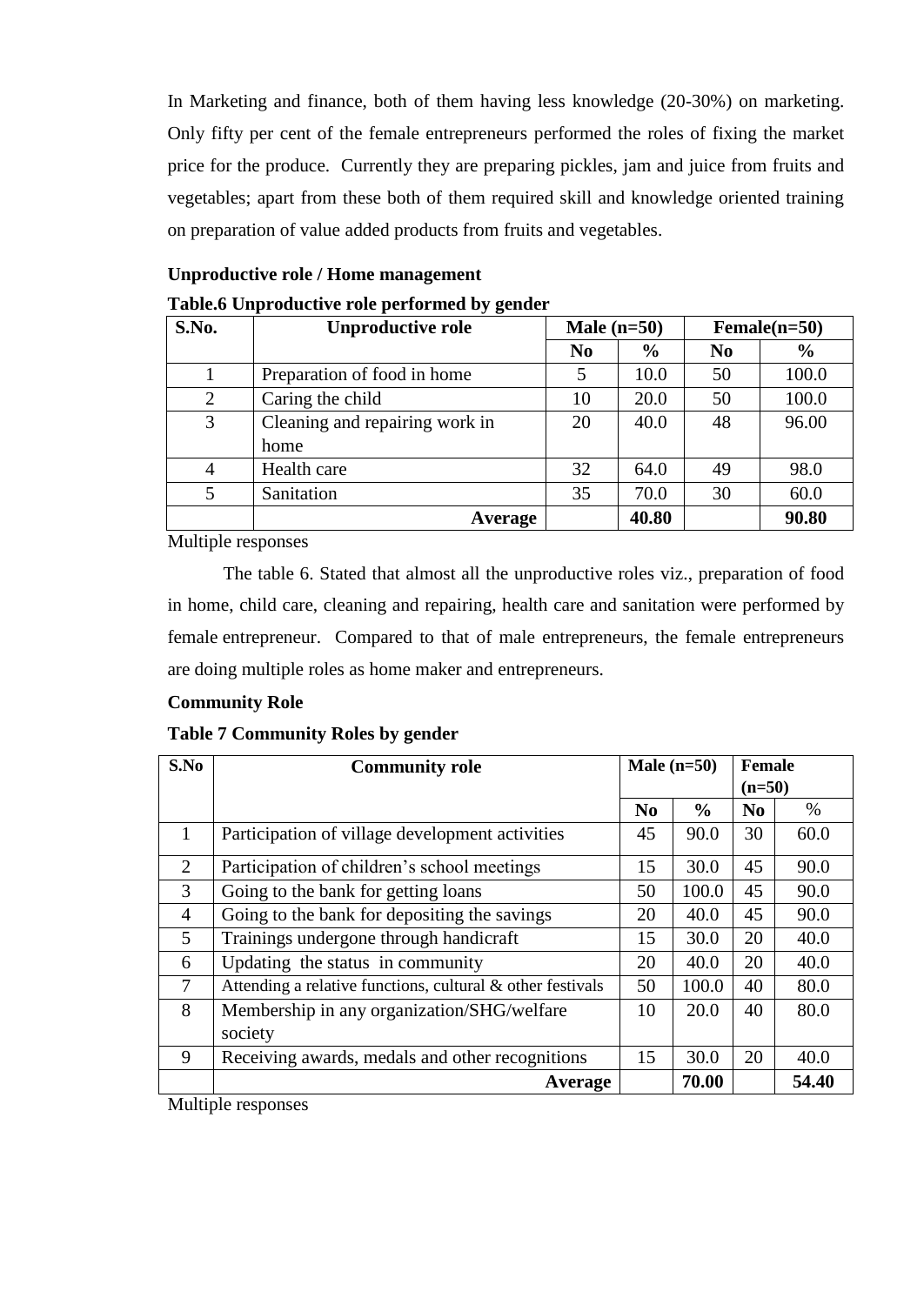The table 7 clearly indicated that compared to that of female, more than 80.00 per cent of the male entrepreneurs performed the roles viz., participation of village development activities, going to the bank for getting loans and attending relative functions, cultural and other festivals.

More than Eighty per cent of the female entrepreneurs performed the roles like participation of children's school meetings, going to the bank for depositing the savings, getting loans from bank and member in organization like SHGs. The membership position in SHGs would help the female entrepreneurs' for getting loans for expanding the currently running enterprises. Saving habit is also increased by 90.00 per cent in female entrepreneurs because of running the enterprises would create self confidence among female entrepreneurs to inculcate the habit of savings for future.

### **Dimension of Gender Analysis**

attending trainings programmes related

Dimensions like access, control, decision -making, benefits and incentives were analyzed and the findings are presented below:

#### **S. No Resource Access Control Decision Benefits and incentives Male Female Male Female Male Female Male Female** 1 Land (relevant to enterprise)  $100.0$  -  $|100.0|$  -  $|100.0|$  -  $|$  -2 Equipment for enterprise  $90.0$  | 10.0 | 100.0 | - | 100.0 | - | - | -3 Construction of Production unit  $80.0$  | 20.0 | 90.0 | 10.0 | 70.0 | 30.00 | - | -4 No of employees selected 90.0 | 10.0 | 90.0 | 10.0 | 80.0 | 20.0 | - | -5 Work allotment 90.0 10.0 80.0 20.0 90.0 10.0 -6 Fixation of wages to laboures (kind/ Cash) 90.0 | 10.0 | 90.0 | 10.0 | 70.0 | 30.0 | - | -7 Income earned from enterprises 100.0 - 100.0 - 100.0 - 90.0 10.0 8 Responsible for spending expenditure to various enterprise work 100.0 - 100.0 - 100.0 - 100.0 -9 Education to children 90.0 | 10.0 | 70.0 | 30.0 | 70.0 | 30.0 | - | -10. Selection & 90.0 | 10.0 | 90.0 | 10.0 | 90.0 | 10.0 | - | -

**Table 8.Access, control, Decision and benefits and incentives (n=50)**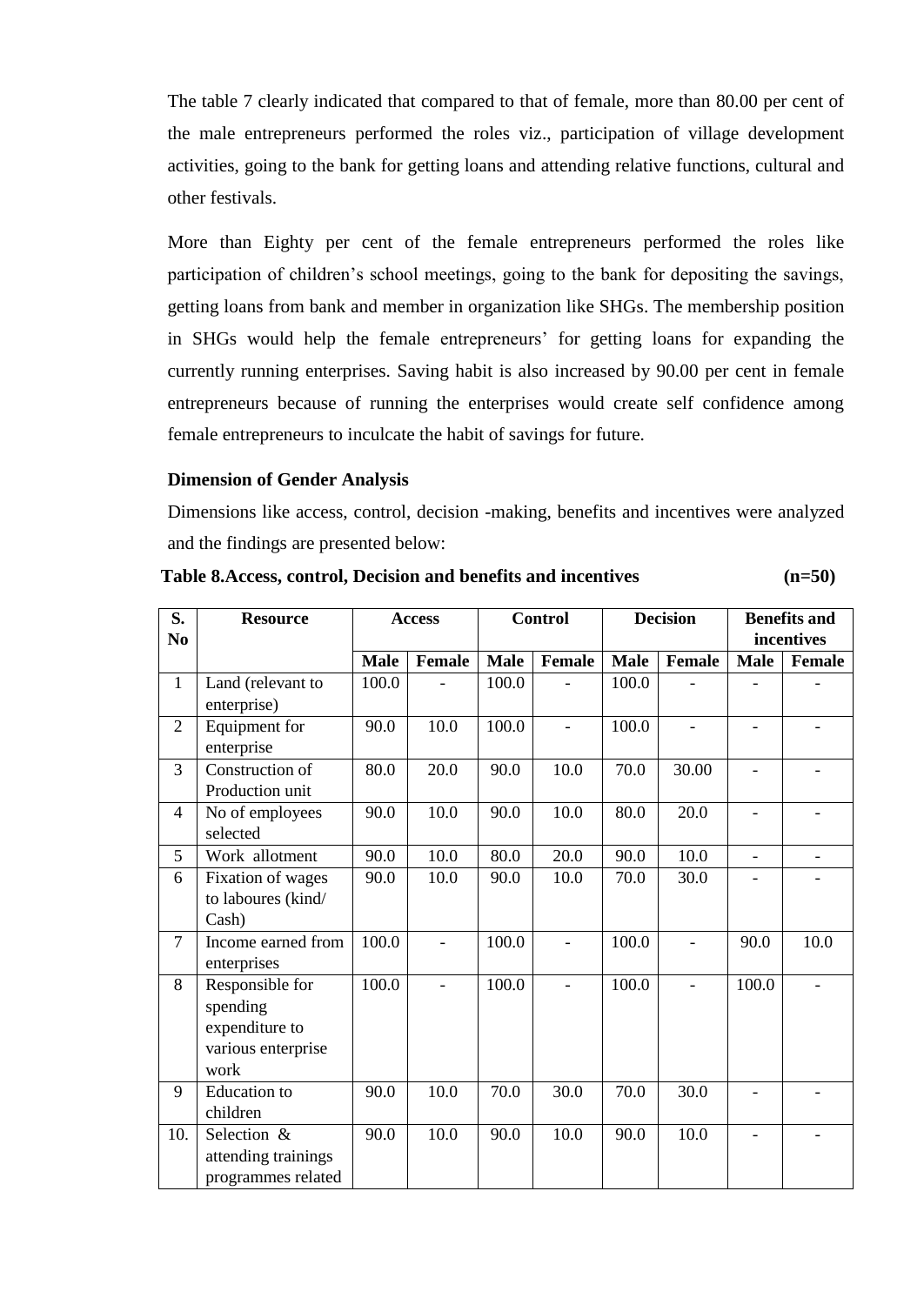| to enterprises                |       |                          |       |       |       |                          |       |       |
|-------------------------------|-------|--------------------------|-------|-------|-------|--------------------------|-------|-------|
| Loan/credit from<br>any bank/ | 100.0 | $\overline{\phantom{0}}$ | 100.0 |       | 100.0 | $\overline{\phantom{a}}$ | 90.0  | 10.0  |
| institution                   |       |                          |       |       |       |                          |       |       |
| Average                       | 92.72 | 11.81                    | 91.81 | 12.72 | 100.0 | 21.80                    | 82.72 | 67.27 |

The above table illustrated that male entrepreneurs have more access and control on the resources like land and purchase of equipment for enterprises, construction of production unit, selection of employees for enterprises work allotment, fixation of wages to labour, income earned from enterprises, responsible for spending expenditure, attending the trainings and getting loan/ credit from bank were vested with only male entrepreneurs.

Compared to that of female entrepreneurs, male entrepreneurs have taken decision in all the resources and obtained the major benefits and incentives from earned income and responsible for spending expenditure.

**Table 9.Access,Control, Decision and Benefits and incentives (n=50)**

### **Female as an entrepreneur**

| S.<br>No       | <b>Resources</b>                                                            |             | <b>Access</b> |             | <b>Control</b> | <b>Decision</b> |               | <b>Benefits and</b><br>incentives |                          |
|----------------|-----------------------------------------------------------------------------|-------------|---------------|-------------|----------------|-----------------|---------------|-----------------------------------|--------------------------|
|                |                                                                             | <b>Male</b> | <b>Female</b> | <b>Male</b> | <b>Female</b>  | <b>Male</b>     | <b>Female</b> | <b>Male</b>                       | Female                   |
| $\mathbf{1}$   | Land (relevant to<br>enterprise)                                            | 80.0        | 20.0          | 80.0        | 20.0           | 80.0            | 20.0          |                                   |                          |
| $\overline{2}$ | Purchase of<br>equipment for<br>enterprise                                  | 50.0        | 50.0          | 50.0        | 50.0           | 40.0            | 60.0          |                                   |                          |
| 3              | Construction of<br>Production unit                                          | 20.0        | 80.0          | 30.0        | 70.0           | 30.0            | 70.0          | $\overline{\phantom{0}}$          | $\overline{\phantom{a}}$ |
| 4              | Selection of labour                                                         | 50.0        | 50.0          | 50.0        | 50.0           | 20.0            | 80.0          | $\blacksquare$                    |                          |
| 5              | Work allotment for<br>employees                                             | 50.0        | 50.0          | 40.0        | 60.0           |                 | 100.0         |                                   |                          |
| 6              | Fixation of wages<br>to laboures (kind<br>/Cash)                            | 40.0        | 60.0          | 30.0        | 70.0           | 20.0            | 80.0          |                                   |                          |
| $\overline{7}$ | Income earned<br>form enterprises                                           | 30.0        | 70.0          | 20.0        | 80.0           | 20              | 80.0          | 30.0                              | 70.0                     |
| 8              | Responsible for<br>Spending<br>Expenditure to<br>various enterprise<br>work | 20.0        | 80.0          | 60.0        | 40.0           | 30.0            | 70.0          | 40.0                              | 60.0                     |
| 9              | <b>Education</b> to<br>children                                             | 50.0        | 50.0          | 10.0        | 90.0           | 40.0            | 60.0          |                                   |                          |
| 10.            | Selection and<br>attending trainings<br>programmes<br>related to            | 30.0        | 70.0          | 10.0        | 90.0           | 40.0            | 60.0          |                                   | $\overline{\phantom{a}}$ |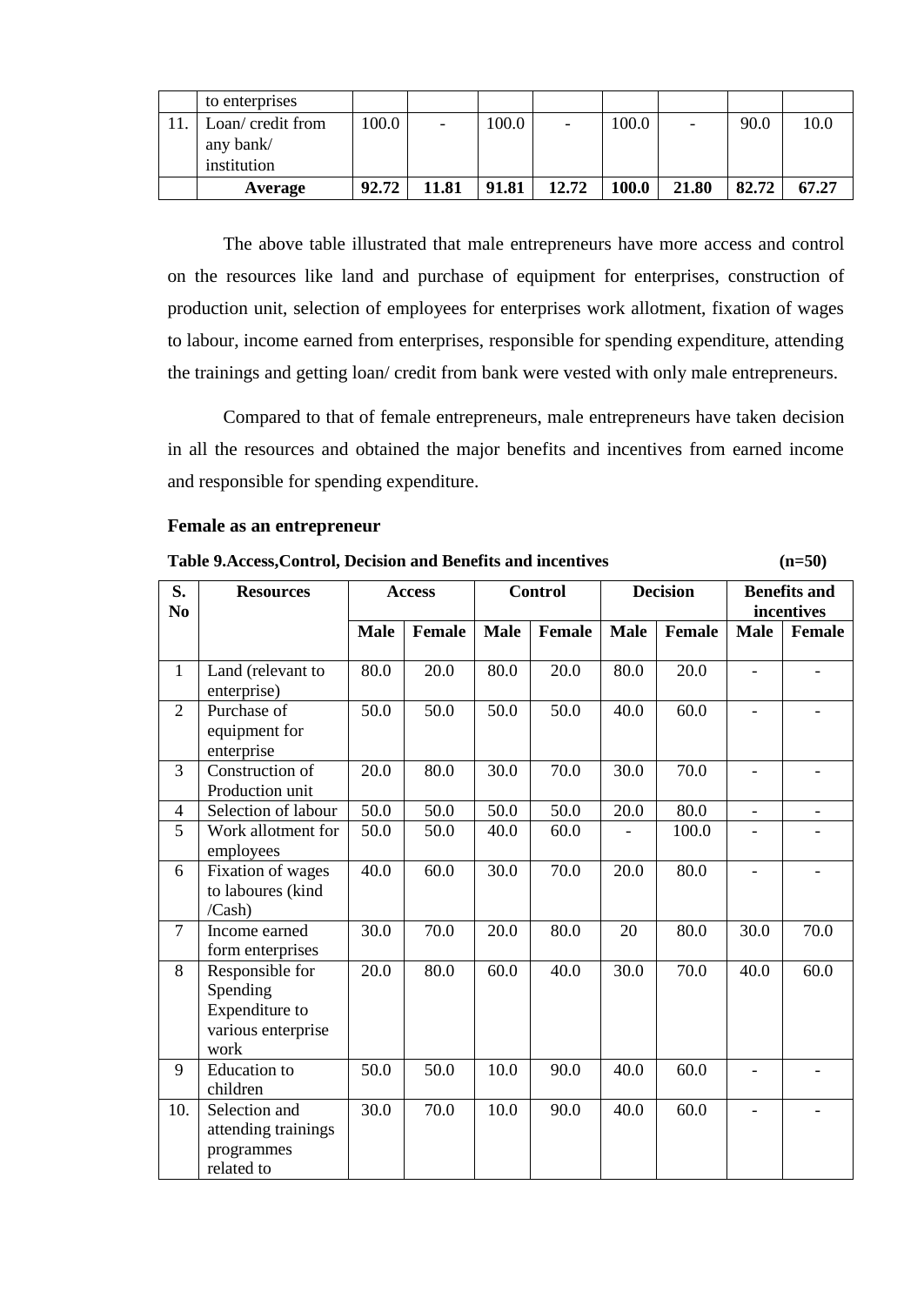| enterprises       |       |       |       |       |      |      |       |       |
|-------------------|-------|-------|-------|-------|------|------|-------|-------|
| Loan/ credit from | 40.0  | 60.0  | 30.0  | 70.0  | 50.0 | 50.0 | 20.0  | 80.0  |
| any bank/         |       |       |       |       |      |      |       |       |
| institution       |       |       |       |       |      |      |       |       |
| Average           | 56.36 | 59.09 | 58.18 | 62.72 | 70.9 | 80.9 | 92.72 | 87.27 |

The above table indicated that the access, control and decision making related to land was less in the case of female entrepreneurs. Female entrepreneurs have taken decision in the above mentioned resources like purchase of equipment for enterprises, construction of production unit, and selection of employees for enterprises, work allotment, fixation of wages to labour, income earned from enterprises, responsible for spending expenditure, attending the trainings and getting loan/ credit from bank.

Compared to that of male entrepreneurs, the benefits and incentives earned from enterprises and responsible for spending expenditure also vested with female entrepreneurs.

Even though female working as entrepreneurs, they consider the counterpart to involve in all the above resources. During the discussion with female entrepreneurs, they mentioned that the counterparts being the head of the family, living in male dominated society, more exposure, and frequent contact with other officials were the probable reasons.

| S. No        | <b>Training needs</b>                                       | N <sub>0</sub> | Percentage |
|--------------|-------------------------------------------------------------|----------------|------------|
| I.           | Mushroom $(n=10)$                                           |                |            |
| 1.           | Providing training on spawn production technologies         | $\overline{7}$ | 70.0       |
| 2.           | Impart knowledge on pest and disease attack                 | 6              | 60.0       |
| 3.           | Value added products from mushroom                          | 8              | 80.00      |
| П.           | Apiary $(n=10)$                                             |                |            |
| 1.           | Imparting training on selection of species and selection of | $\overline{7}$ | 70.0       |
|              | bee hives, pest management by TNAU scientist                |                |            |
| 2.           | Artificial queen cell making                                | 6              | 60.0       |
| $\mathbf{3}$ | Providing training on value added products from honey       | 9              | 90.0       |
|              | bee                                                         |                |            |
| 5.           | Fruits and vegetables $(n=10)$                              |                |            |

**Table. 10. Training needs of female entrepreneurs were identified and presented**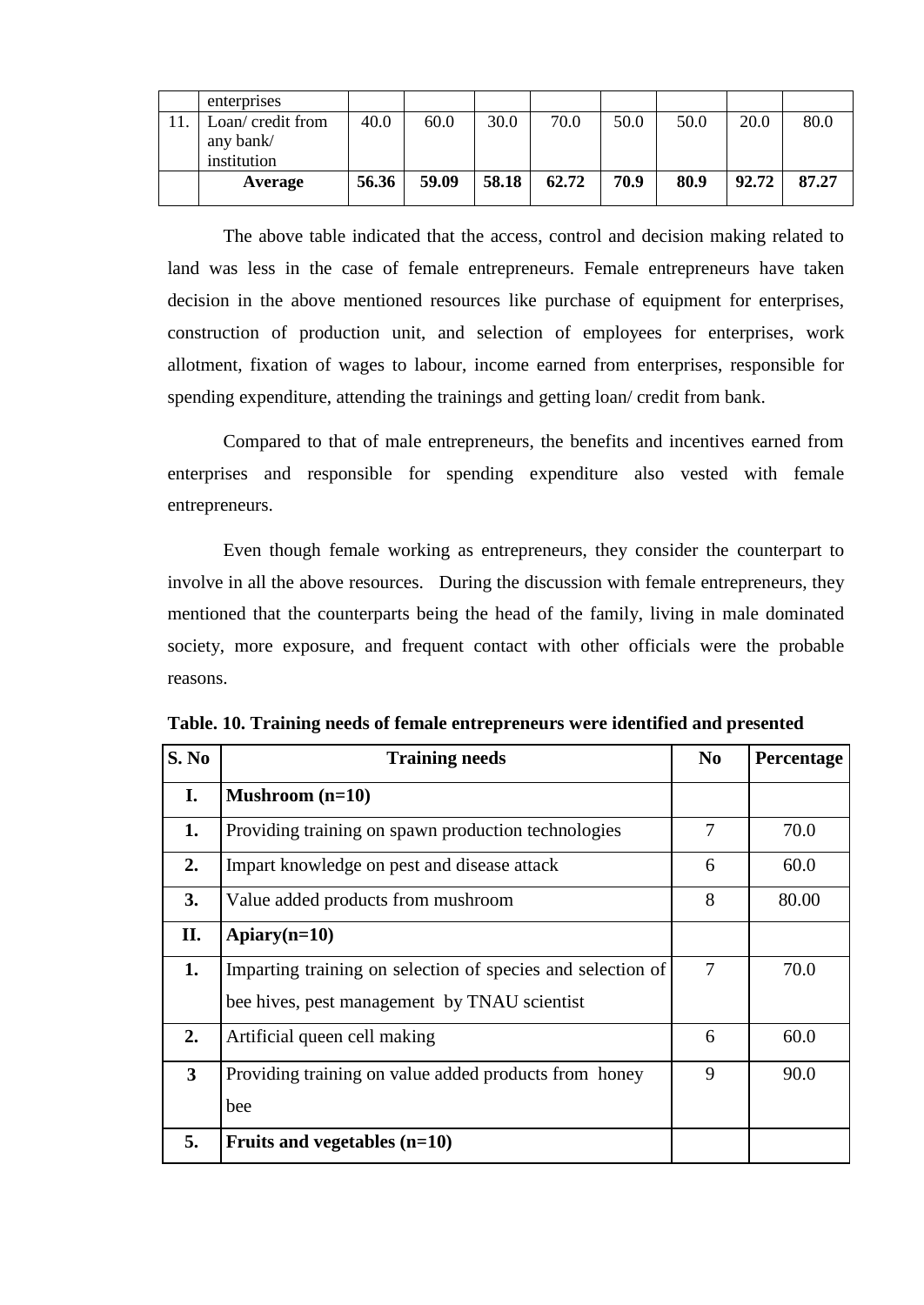| 6.  | Hands on training on value added products from fruits and | 8  | 80.0  |
|-----|-----------------------------------------------------------|----|-------|
|     | vegetables excluding pickles                              |    |       |
| IV. | Handicrafts from Jute, coconut and Arecanut (n=20)        |    |       |
| 7.  | Training on selection of quality raw materials            | 15 | 75.00 |
| 8.  | Providing training on handling of machineries and         | 12 | 60.00 |
|     | production of materials                                   |    |       |

### **Mushroom**

• Eighty per cent of entrepreneurs required training on value addition in mushroom followed by spawn Production technology (70%).

### **Honey bee**

• Majority of the entrepreneurs (90%) required training on value addition in honey followed by selection of honey bee species, bee hives and pest management

### **Handicrafts:**

Seventy five per cent of the entrepreneurs required training on selection of quality raw material and handling of machineries (60%).

### **Fruits & Vegetable Enterprise**

 Eighty per cent of the entrepreneurs required training on value addition in fruits and vegetables

# **II. Following areas were identified from the selected enterprises**

### **Mushroom Enterprises**

- Needs training on production of spawn by own, latest mushroom species production technologies and value addition
- Disease management
- $\triangleleft$  Cleaning and repairing of machines
- Required knowledge on marketing, selection of quality raw materials

# **Apiary Enterprise**

- \* Required training on selection of bee hive tools, honey bee species and value addition
- ❖ Required advanced technology on honey bee rearing
- Marketing information

### **Handcraft Enterprise**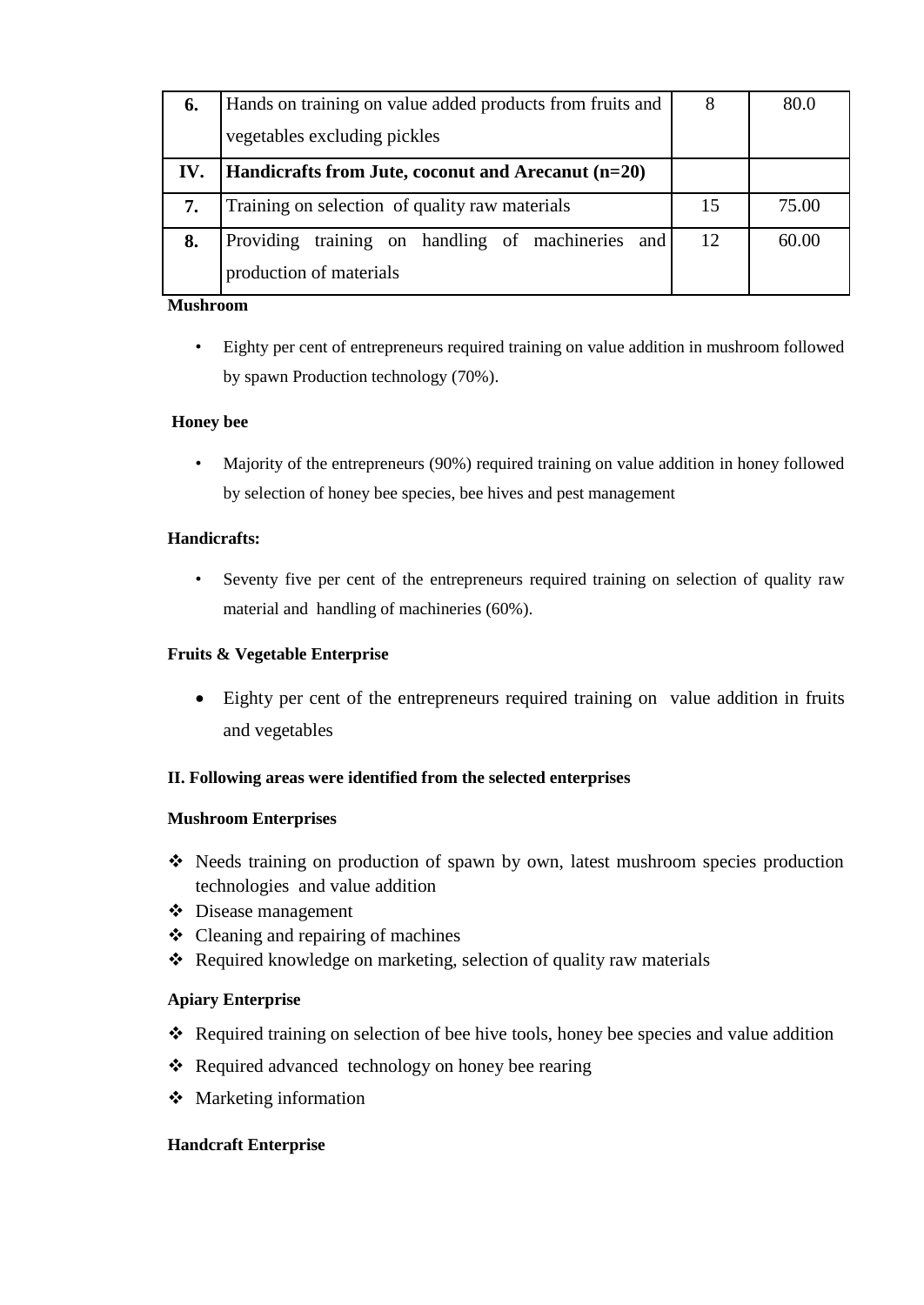- Training on selection of quality raw materials, machineries and details of getting loans from banks
- Export market information
- \* Value addition from jute, coconut and banana etc.,

### **Fruits and Vegetable Enterprise**

- Training on knowledge and skill on preparation of value added products from fruits and vegetables
- Online marketing and information on different marketing channels
- Brand name and advertisement

Awareness knowledge provided for the above selected areas



### **Areas were identified from the selected enterprises**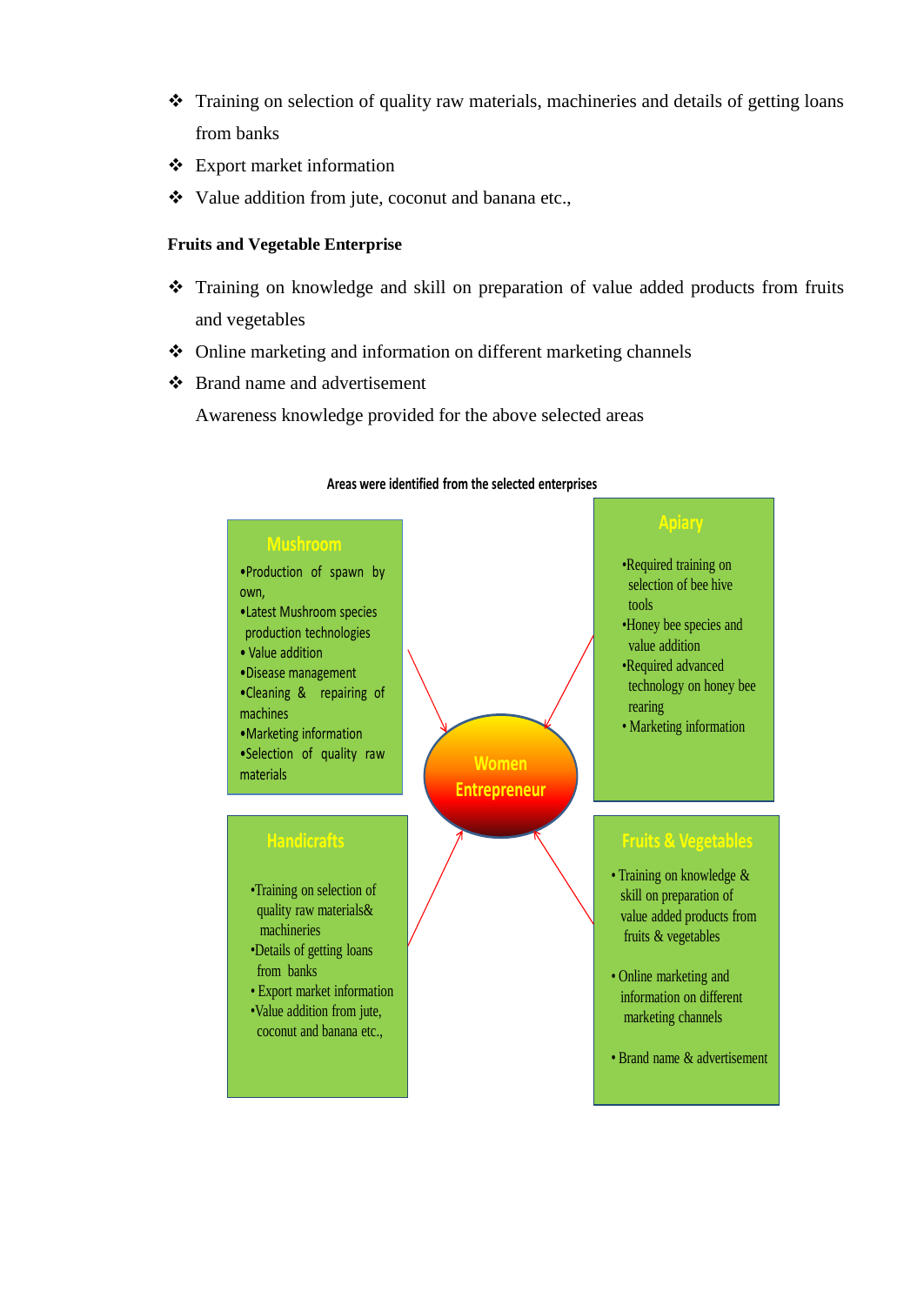### **Constraints faced by female entrepreneurs'**

| S. No            | <b>Constraints</b>                             |                | <b>Female</b> |
|------------------|------------------------------------------------|----------------|---------------|
| I.               | $Mushroom(n=10)$                               | N <sub>0</sub> | $\frac{0}{0}$ |
| 1.               | Lack of knowledge on production of quality     | 10             | 100.00        |
|                  | spawn                                          |                |               |
| 2.               | Lack of awareness on fungal attack             | $\overline{7}$ | 70.0          |
| $\overline{3}$ . | Lack of awareness and knowledge on marketing   | 9              | 90.0          |
| II.              | Apiary(n=10)                                   |                |               |
| $\mathbf{1}$     | Lack of awareness about selection of honey bee | 10             | 100.0         |
|                  | species and bee hive box                       |                |               |
| $\overline{2}$   | Lack of knowledge on pest management           | 10             | 100.0         |
| 3                | Lack of knowledge on dryness of beehives       | $\overline{7}$ | 70.0          |
| $\overline{4}$   | To increase the subsidy amount                 | 10             | 100.0         |
| $\overline{5}$   | Lack of proper guidance and motivation from    | 10             | 100.0         |
|                  | department officials                           |                |               |
| Ш.               | <b>Fruits and Vegetables (n=10)</b>            |                |               |
| $\mathbf{1}$     | Lack of awareness on marketing of the products | 10             | 100.0         |
| $\overline{2}$   | Lack of training on preservation and product   | 9              | 90.0          |
|                  | packaging                                      |                |               |
| $\overline{4}$   | Labour scarcity                                | $\overline{7}$ | 70.0          |
| 5                | Lack of brand name for the product             | 9              | 90.0          |
| 6.               | Low sales of products / turn over              | 9              | 90.0          |
| 7.               | Non co-operation and less encouragement from   | 8              | 80.0          |
|                  | family members                                 |                |               |
| IV.              | Handicrafts from Jute, coconut and             |                |               |
|                  | $Areanut(n=20)$                                |                |               |
| 1.               | Lack of knowledge on selecting of quality of   | 20             | 100.00        |
|                  | raw materials                                  |                |               |
| 2.               | Non availability of quality raw material       | 20             | 100.0         |
| 3.               | Lack of knowledge on marketing                 | 18             | 90.0          |
| $\overline{4}$ . | High cost of machineries                       | 17             | 85.00         |

### **Table .11 Constraints faced by female entrepreneurs**

The above table indicated that in the case of mushroom enterprise, more than seventy per cent of female entrepreneur faced the constraints like lack of knowledge on production of quality spawn, fungal attack and marketing.

In apiary, cent per cent of the female entrepreneurs expressed lack of awareness about honey bee species, pest management and proper guidance and motivation. More than seventy per cent further reported the lack of knowledge on dryness of bee hive, control of swarming and providing knowledge/ training on selection of bee hive box.

In fruits and vegetable enterprise, cent per cent expressed the lack of awareness on marketing of the products and selection of quality raw materials required for processing.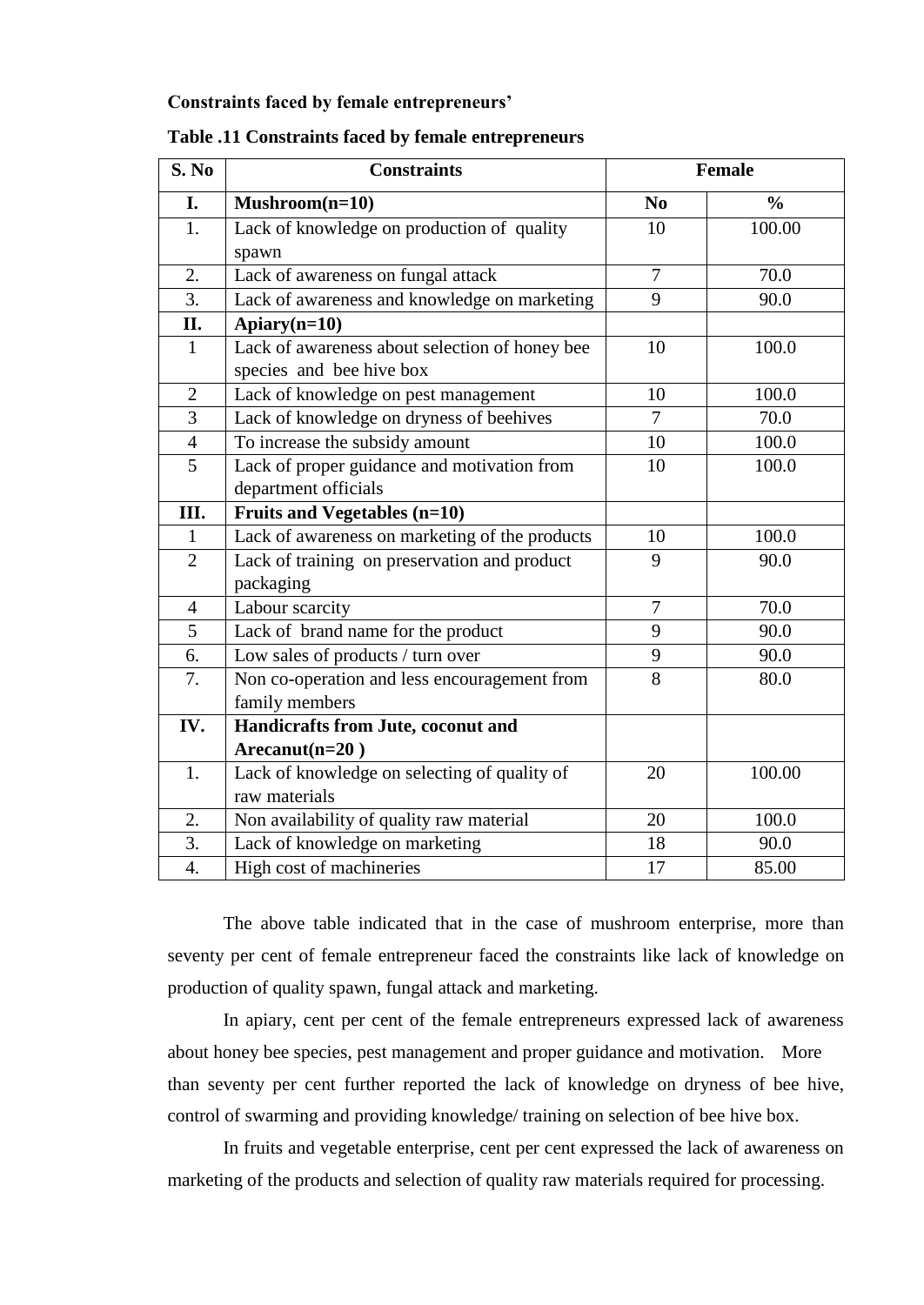More than sixty per cent of the female entrepreneurs stated that lack of brand name, low sales and non-cooperation and less encouragement of the family members were the major constraints.

In handicrafts, lack of knowledge on selection of quality raw materials, marketing, high cost and non-availability of machineries and raw materials were the major constraints reported by female entrepreneurs.

The scientist and extension officials may provide sufficient knowledge and skill oriented training on production of quality spawn in mushroom, dryness of bee hive, control of swarming and selection of bee hive in honey bee rearing, processing and selection of quality raw material in value addition of fruits and vegetable enterprise.

### **Suggestions to overcome the constraints / Recommendations**

- Pest and disease management practices in honey bee and mushroom to be imparted with concerned expert. Mushroom and honey bee products are highly perishable; most of the time pest and disease affect the yield of these products. So the entrepreneurs suggested that concerned district KVK scientists to be given training cum demonstration for the above said aspects.
- Information on Export marketing to be given by marketing officials of state department. Almost all the entrepreneurs invariably expressed that marketing is the major constraints. So, marketing officials and KVK scientists should take necessary initiatives to provide adequate market information to the beneficiates.
- Marketing avenues to be provided to sale the entrepreneurs' products. District Rural Development Agency and District Collectorate Officials should take efforts to provide marketing avenues/ permanent stall in weekly shandies, government exhibition and other government programmes. It would definitely increase the demand ad sales outlet of the product.
- Needed machineries may be provided with subsidized rate by Government. Particularly in craft making, entrepreneurs expressed that subsidy may be provided to the machineries like banana fibre, jute fibre extraction, coconut oil extraction, dryer, arecanut plate making machine and honey extraction.
- Financial support may be ensured to expand the unit. The SHGs may be linked with banks (NABARD) and other to get financial assistances to upscale the unit.